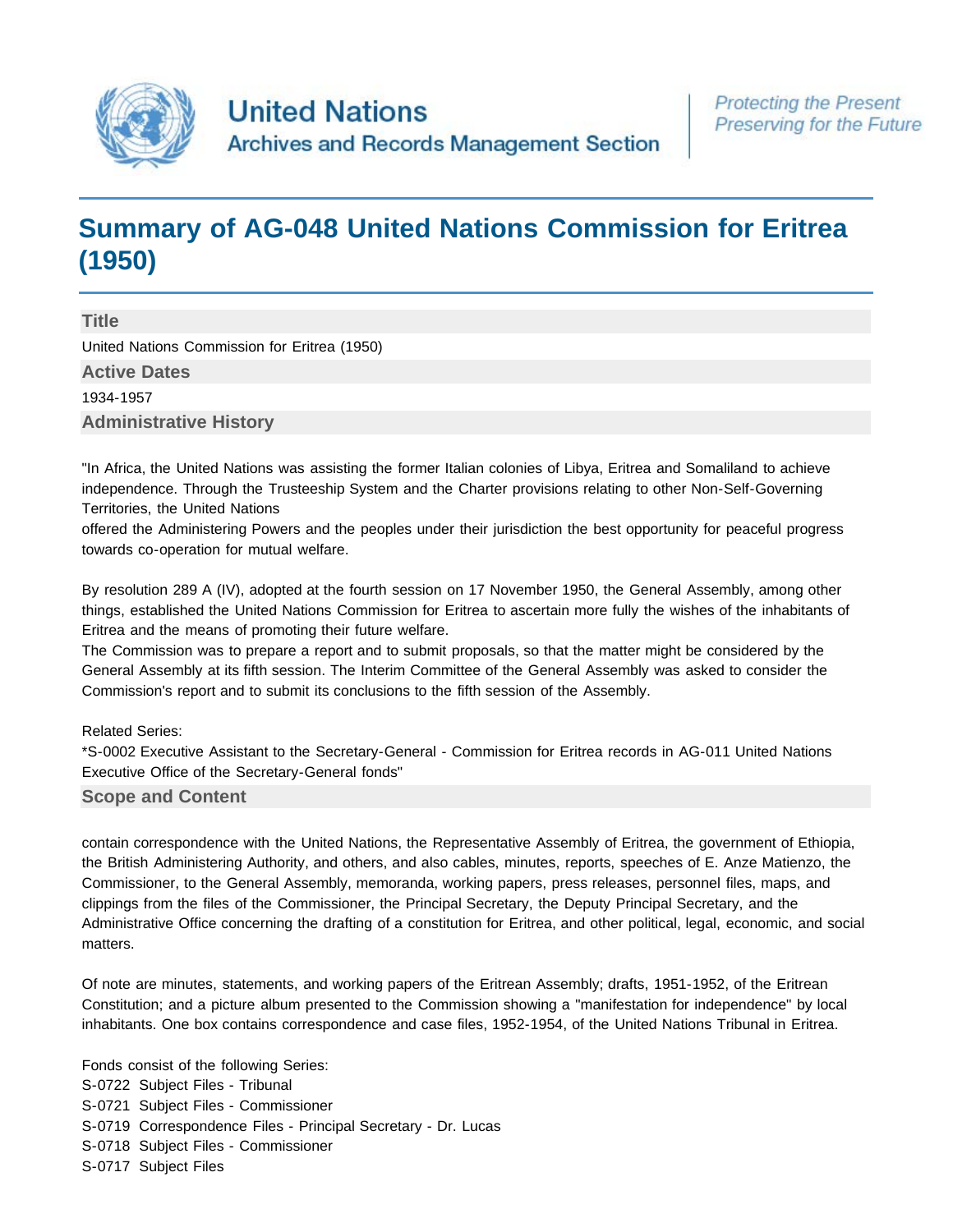#### **S-0714 Administrative Files 1950-1950**

#### **Scope and Content**

United Nations Commission for Eritrea

Series consists of correspondence, memoranda, cables, telegrams, handwritten documents, notes, agreements, reports, tables, personnel action forms, letters of appointment, itineraries, and shipping authorizations. Subjects include but are not limited to the following: administration; personnel; travel arrangements; visits; rights negotiations for photographs; work programmes; hearings; and demographics. Correspondents include Petrus J. Schmidt, Principal Secretary, UN Commission for Eritrea; Graham Lucas, Secretary, UN Commission for Eritrea; P.E.A. Poullain, Assitant Secretary, UN Commission for Eritrea; and Kamil Tooni, Administrative Officer, UN Commission for Eritea.

| <b>Box</b>            | <b>Folder</b>            | <b>Title</b>                                         | <b>Date</b><br><b>Created</b> | <b>Date</b><br><b>Closed</b> | <b>Security</b><br>Level | <b>Scanned</b><br><b>Items</b> |
|-----------------------|--------------------------|------------------------------------------------------|-------------------------------|------------------------------|--------------------------|--------------------------------|
| $S-$<br>0714-<br>0001 |                          | <b>Administrative Files</b>                          | 01/01/1950                    | 31/12/1950                   |                          |                                |
|                       | $S-0714-$<br>0001-01     | Agreements - Autostazione Europa and<br>Photographer | 21/03/1950                    | 21/03/1950                   |                          | No                             |
|                       | $S-0714-$<br>0001-02     | Cables - Incoming                                    | 03/02/1950                    | 28/04/1950                   |                          | No.                            |
|                       | $S-0714-$<br>0001-03     | Commission Visits - Memoranda and<br>Correspondence  | 23/02/1950                    | 03/04/1950                   |                          | No                             |
|                       | $S-0714-$<br>$0001 - 04$ | <b>Manning Tables</b>                                | 01/01/1950                    | 31/12/1950                   |                          | <b>No</b>                      |
|                       | $S-0714-$<br>$0001 - 05$ | Personnel                                            | 31/01/1950                    | 07/05/1950                   |                          | No                             |
|                       | $S-0714-$<br>0001-06     | Personnel - Temporary Assistance                     | 10/02/1950                    | 07/04/1950                   |                          | <b>No</b>                      |
|                       | $S-0714-$<br>0001-07     | Travel                                               | 27/04/1950                    | 08/05/1950                   |                          | No                             |
|                       | $S-0714-$<br>0001-08     | Travel - London Office                               | 13/01/1950                    | 11/04/1950                   |                          | No                             |

### **S-0715 Subject Files - Deputy Principal Secretary 1947-1950**

#### **Scope and Content**

Office of the Deputy Principal Secretary

Series consists of correspondence, memoranda, notes, situation reports, committee reports, final reports, drafts, tables of contents, indexes, appendices, annexes, working papers, press releases, communications, records of meetings, summary records of hearings, roll-call forms, distribution lists, schedules, invitations, and receipts. Subjects include but are not limited to the following: independence of Eritrea; activities of the Economic Sub-Committee; disposal of former Italian colonies; economics; hearings; non-governmental organizations; personnel; and travel plans. Correspondents include Petrus J. Schmidt, Principal Secretary, UN Commission for Eritrea; Graham Lucas, Secretary, UN Commission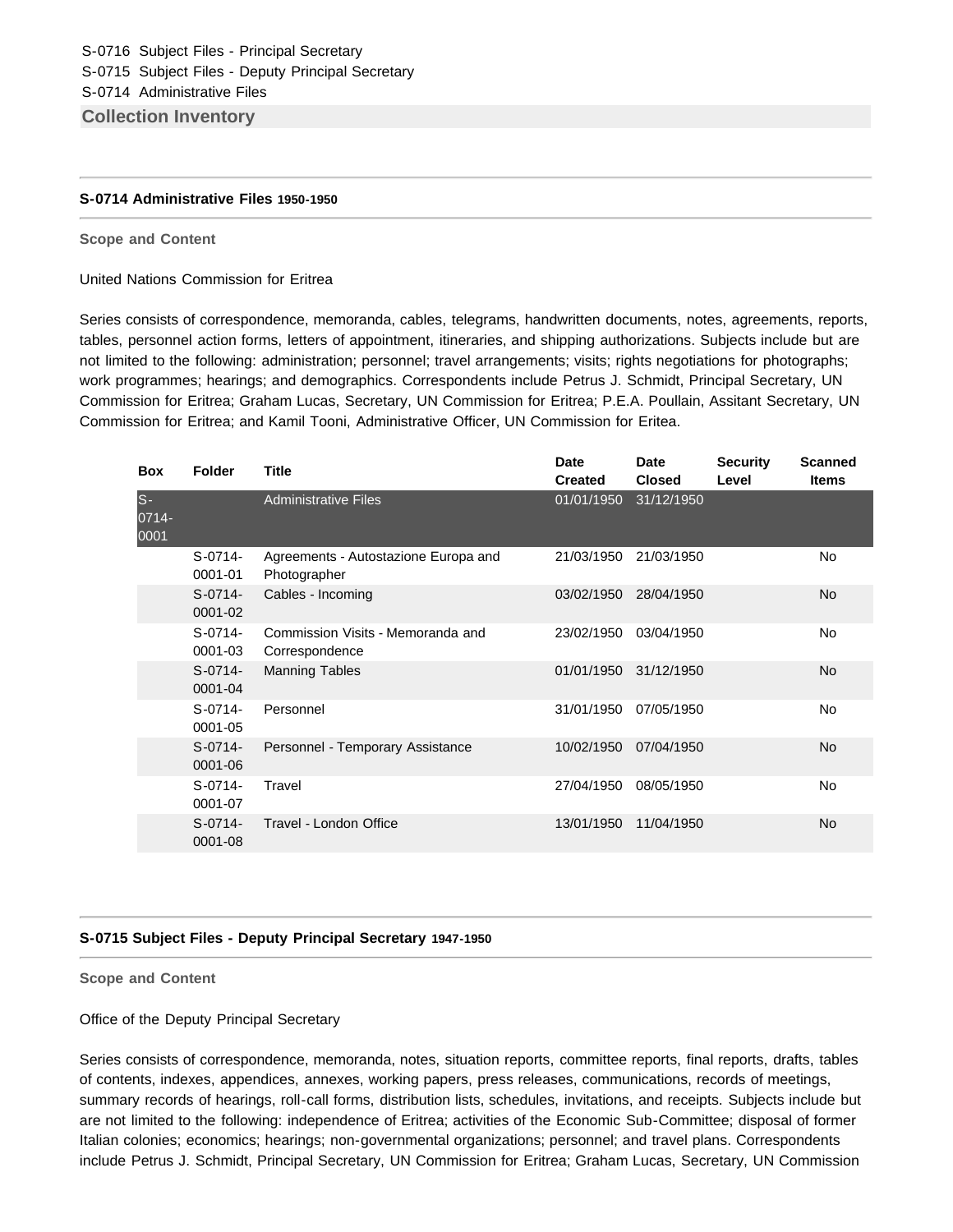for Eritrea; David Bliekenstaff, Deputy Principal Secretary, UN Commission for Eritrea; Kamil Tooni, Administrative Officer, UN Commission for Eritea; P.E.A. Poullain, Assistant Secretary, UN Commission for Eritrea; G.T.C. Campbell, UK Delegate to UN; and Four Power Commission of Investigation for the former Italian colonies.

# Related Series:

\*S-0721 Subject files of the UN Commissioner in Eritrea

| Box                    | <b>Folder</b>        | <b>Title</b>                                                            | <b>Date</b><br><b>Created</b> | <b>Date</b><br><b>Closed</b> | <b>Security</b><br>Level | <b>Scanned</b><br><b>Items</b> |
|------------------------|----------------------|-------------------------------------------------------------------------|-------------------------------|------------------------------|--------------------------|--------------------------------|
| $S -$<br>0715-<br>0001 |                      | Subject Files - Deputy Principal Secretary                              | 13/01/1950                    | 27/11/1950                   |                          |                                |
|                        | $S-0715-$<br>0001-01 | B.A.E. Security Reports - Secret (British Admin. 19/02/1950<br>Eritrea) |                               | 04/04/1950                   |                          | <b>No</b>                      |
|                        | $S-0715-$<br>0001-02 | Communications from Organizations                                       | 14/03/1950                    | 27/11/1950                   |                          | No                             |
|                        | $S-0715-$<br>0001-03 | Communications from Organizations                                       | 14/03/1950                    | 27/11/1950                   |                          | <b>No</b>                      |
|                        | $S-0715-$<br>0001-04 | Communications from Organizations                                       | 14/03/1950                    | 27/11/1950                   |                          | No                             |
|                        | $S-0715-$<br>0001-05 | Correspondence, Memoranda, and Reports                                  | 13/01/1950                    | 15/11/1950                   |                          | <b>No</b>                      |
|                        | $S-0715-$<br>0001-06 | Field Group Hearings - 27 February-23 March                             | 11/03/1950                    | 28/04/1950                   |                          | No                             |
|                        | $S-0715-$<br>0001-07 | Field Group Hearings - 27 February-23 March                             | 11/03/1950                    | 28/04/1950                   |                          | <b>No</b>                      |
|                        | S-0715-<br>0001-08   | Field Group Hearings - 27 February-23 March                             | 28/02/1950                    | 18/03/1950                   |                          | No                             |
| $S -$<br>0715-<br>0002 |                      | Subject Files - Deputy Principal Secretary                              | 01/01/1947                    | 14/06/1950                   |                          |                                |
|                        | $S-0715-$<br>0002-01 | <b>Field Group Papers</b>                                               | 11/02/1950                    | 26/02/1950                   |                          | No                             |
|                        | S-0715-<br>0002-02   | Information Documents (List of Commission's<br>Documents)               | 10/02/1950                    | 23/05/1950                   |                          | No                             |
|                        | S-0715-<br>0002-03   | List of Communications from Non-<br>Governmental Organizations          | 13/02/1950                    | 10/06/1950                   |                          | No                             |
|                        | $S-0715-$<br>0002-04 | Memoranda - Office of the Principal Secretary                           | 20/01/1950                    | 14/06/1950                   |                          | No                             |
|                        | $S-0715-$<br>0002-05 | Minutes of the Staff Meetings                                           | 09/02/1950                    | 20/02/1950                   |                          | No                             |
|                        | $S-0715-$<br>0002-06 | <b>Press Releases</b>                                                   | 01/01/1950                    | 14/03/1950                   |                          | No                             |
|                        | S-0715-<br>0002-07   | Report                                                                  | 01/02/1950                    | 18/05/1950                   |                          | No                             |
|                        | $S-0715-$<br>0002-08 | Report                                                                  | 01/02/1950                    | 18/05/1950                   |                          | No                             |
|                        | S-0715-<br>0002-09   | Report on Eritrea, Vol. I - Appendices to Vol. I                        | 01/01/1947                    | 12/12/1947                   |                          | No                             |
| $s-$<br>0715-<br>0003  |                      | Subject Files - Deputy Principal Secretary                              | 01/01/1947                    | 21/02/1950                   |                          |                                |
|                        | $S-0715-$<br>0003-01 | Report on Eritrea, Vol. I - Appendices to Vol. I                        | 01/01/1947                    | 12/12/1947                   |                          | No                             |
|                        | $S-0715-$<br>0003-02 | Report on Eritrea, Vol. I - Appendices to Vol. I                        | 01/01/1947                    | 12/12/1947                   |                          | <b>No</b>                      |
|                        | $S-0715-$<br>0003-03 | Report on Eritrea, Vol. I - Appendices to Vol. I                        | 01/01/1947                    | 12/12/1947                   |                          | No                             |
|                        | S-0715-              | Report on Eritrea, Vol. I - Four Power                                  | 01/01/1948                    | 22/06/1948                   |                          | No                             |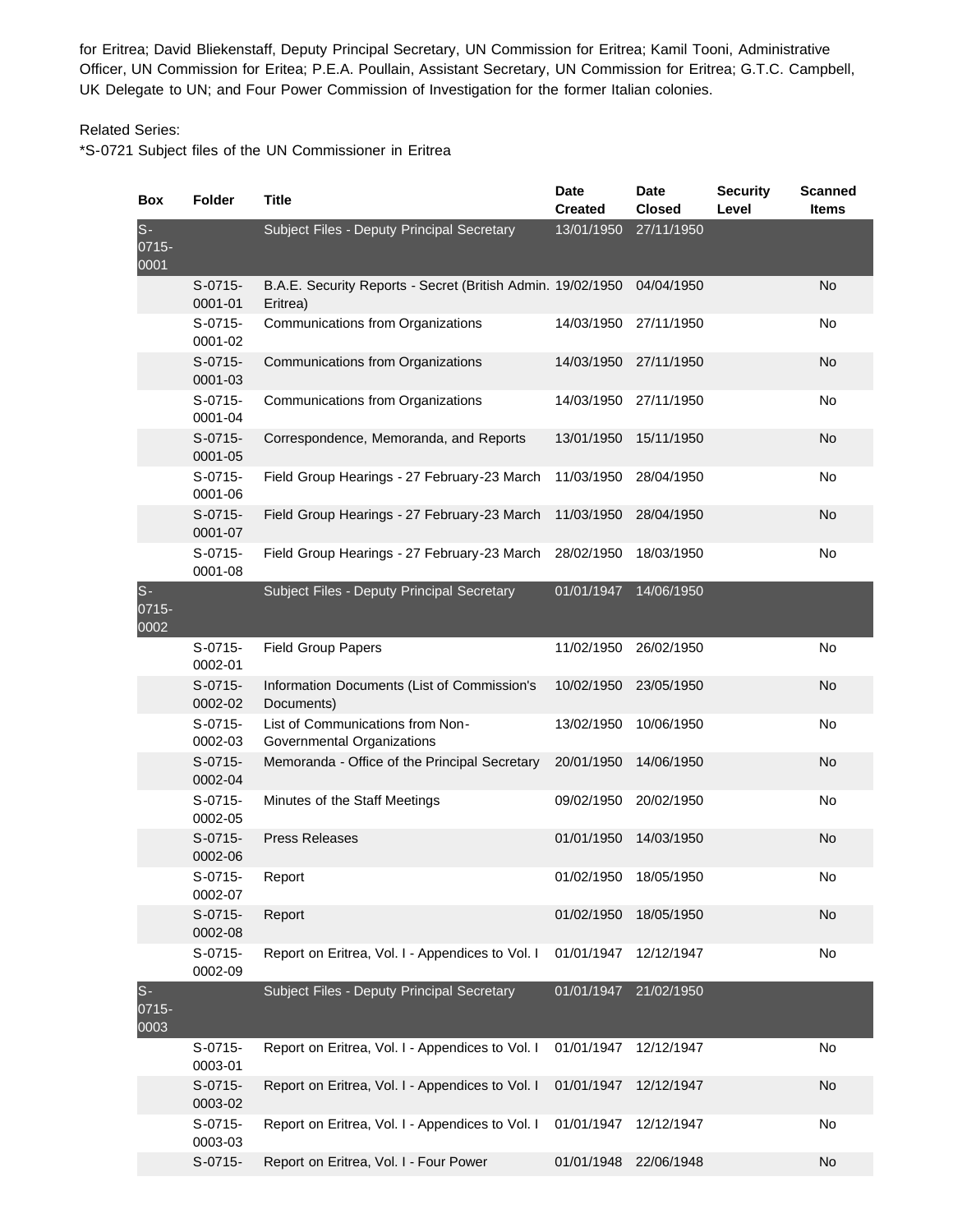#### **S-0716 Subject Files - Principal Secretary 1945-1950**

**Scope and Content** 

United Nations Commission for Eritea, Office of the Principal Secretary

Series consists of correspondence, memoranda incoming and outgoing cables, bulletins, reports, aides memoires, and tables. Subjects include but are not limited to the following: administration; budgets; transportation; credentials of commission members; political situation in Eritea; and the posistions of various governments on the Eritea question. Correspondents include Petrus Schmidt, Norwegian Permanent Delegate to the UN; Carlos Garcia Bauer, Guatemalan Delegation, UN Commission for Eritea; and J. Fouques du Parc, French Ambassador to Italy.

| <b>Box</b>            | <b>Folder</b>               | Title                                                            | <b>Date</b><br><b>Created</b> | <b>Date</b><br><b>Closed</b> | <b>Security</b><br>Level | <b>Scanned</b><br><b>Items</b> |
|-----------------------|-----------------------------|------------------------------------------------------------------|-------------------------------|------------------------------|--------------------------|--------------------------------|
| $S-$<br>0716-<br>0001 |                             | Subject Files - Principal Secretary                              | 23/12/1945                    | 31/12/1950                   |                          |                                |
|                       | $S-0716-$<br>0001-01        | <b>Administrative Matters</b>                                    | 23/12/1945                    | 04/04/1950                   |                          | No                             |
|                       | $S - 0716 -$<br>$0001 - 02$ | Cables - Incoming and Outgoing                                   | 02/05/1950                    | 05/06/1950                   |                          | <b>No</b>                      |
|                       | $S-0716-$<br>0001-03        | Cables - Incoming and Outgoing                                   | 20/01/1950                    | 08/06/1950                   |                          | No                             |
|                       | $S-0716-$<br>0001-04        | Correspondence - To and From Delegations<br>(Commission Members) | 12/01/1950                    | 31/08/1950                   |                          | No                             |
|                       | $S-0716-$<br>$0001 - 05$    | Credentials (Eritrean Commission)                                | 03/01/1950                    | 03/03/1950                   |                          | No                             |
|                       | $S-0716-$<br>0001-06        | Memoranda (Numbered) (Eritrean Commission) 13/02/1950            |                               | 02/06/1950                   |                          | <b>No</b>                      |
|                       | $S - 0716 -$<br>0001-07     | Memoranda (Numbered) (Eritrean Commission) 13/02/1950            |                               | 02/06/1950                   |                          | No                             |
|                       | $S-0716-$<br>0001-08        | Memoranda - Original of 2 Joint Memoranda                        | 01/01/1950                    | 31/12/1950                   |                          | No                             |
|                       | $S-0716-$<br>0001-09        | Positions of Governments on Eritrean<br>Questions                | 03/05/1950                    | 14/05/1950                   |                          | No                             |

#### **S-0717 Subject Files 1950-1950**

**Scope and Content** 

United Nations Commission for Eritea

Series consists of correspondence, memoranda, summaries of memoranda, handwritten documents, questionnaires, requests for information, witness statements, witness declarations, reports, tables of contents, annexes, appendices, corrigenda, translations, agendas, summary records of meetings, communiques, drafts, programmes of work roll-call sheets, schedules of visits, charts, tables, maps, and notebooks. Subjects include but are not limited to the following: commission meetings; activities of the Economic Sub-Commission; incidents; hearings at Adiquala and Deranto;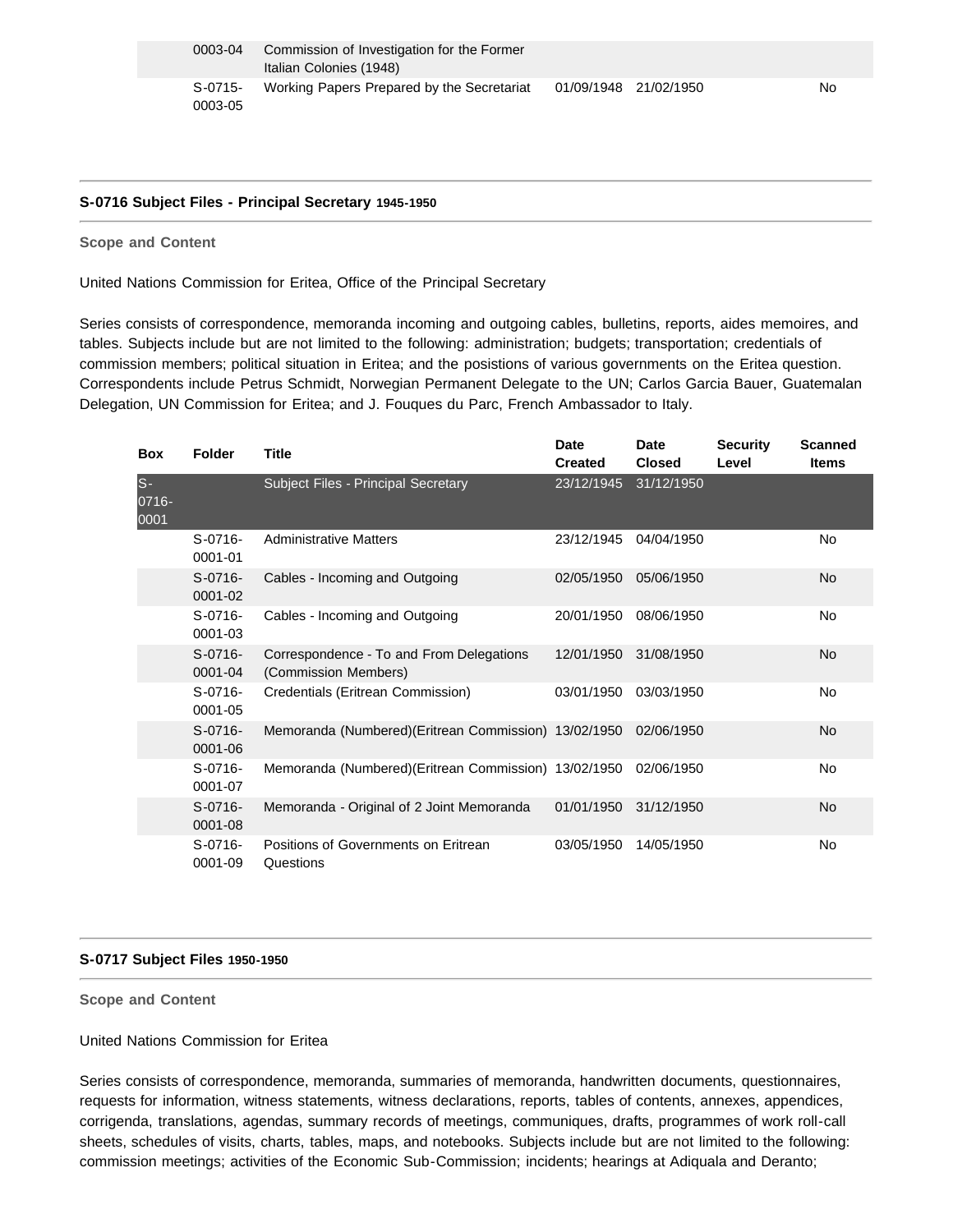inhabitants of Asmara; demographics; and terrorism. Correspondents include Petrus J. Schmidt, Principal Secretary, UN Commission for Eritea; David Bliekenstaff, Deputy Principal Secretary, UN Commission for Eritea; Graham Lucas, Secretary, UN Commission for Eritea; Erling Qvale, Chairman, UN Commission for Eritea; and Zande Cabre Heywot, Director-General, Ministry of Foreign Affairs, Ethiopia.

| <b>Box</b>             | <b>Folder</b>        | <b>Title</b>                                            | <b>Date</b><br><b>Created</b> | <b>Date</b><br><b>Closed</b> | <b>Security</b><br>Level        | <b>Scanned</b><br><b>Items</b> |
|------------------------|----------------------|---------------------------------------------------------|-------------------------------|------------------------------|---------------------------------|--------------------------------|
| $S-$<br>0717-<br>0001  |                      | <b>Subject Files</b>                                    | 02/01/1950                    | 12/05/1950                   |                                 |                                |
|                        | S-0717-<br>0001-01   | Hearings at Adiguala and Deranto                        | 02/01/1950                    | 21/03/1950                   |                                 | <b>No</b>                      |
|                        | S-0717-<br>0001-02   | Hearings at Adiguala and Deranto                        | 02/01/1950                    | 21/03/1950                   |                                 | <b>No</b>                      |
|                        | S-0717-<br>0001-03   | Report of the Economic Sub-Commission                   | 21/02/1950                    | 12/05/1950                   |                                 | No                             |
|                        | $S-0717-$<br>0001-04 | Sub-Commission I (Economic Sub-<br>Commission)          | 09/03/1950                    | 11/05/1950                   |                                 | No                             |
|                        | S-0717-<br>0001-05   | Sub-Commission I (Economic Sub-<br>Commission)          | 09/03/1950                    | 11/05/1950                   |                                 | No                             |
|                        | S-0717-<br>0001-06   | Summary Records of the Commission<br>Meetings Nos. 1-70 | 11/01/1950                    | 09/03/1950                   |                                 | <b>No</b>                      |
| $S-$<br>0717-<br>0002  |                      | <b>Subject Files</b>                                    | 11/01/1950                    | 29/03/1950                   |                                 |                                |
|                        | $S-0717-$<br>0002-01 | Summary Records of the Commission<br>Meetings Nos. 1-70 | 11/01/1950                    | 09/03/1950                   | <b>Strictly</b><br>confidential | <b>No</b>                      |
|                        | S-0717-<br>0002-02   | Summary Records of the Commission<br>Meetings Nos. 1-70 | 11/01/1950                    | 09/03/1950                   | Strictly<br>confidential        | No                             |
|                        | $S-0717-$<br>0002-03 | Summary Records of the Commission<br>Meetings Nos. 1-70 | 11/01/1950                    | 09/03/1950                   | Strictly<br>confidential        | <b>No</b>                      |
|                        | S-0717-<br>0002-04   | Summary Records of the Commission<br>Meetings Nos. 1-70 | 08/03/1950                    | 29/03/1950                   | Strictly<br>confidential        | <b>No</b>                      |
|                        | S-0717-<br>0002-05   | Summary Records of the Commission<br>Meetings Nos. 1-70 | 08/03/1950                    | 29/03/1950                   | <b>Strictly</b><br>confidential | <b>No</b>                      |
|                        | S-0717-<br>0002-06   | Summary Records of the Commission<br>Meetings Nos. 1-70 | 08/03/1950                    | 29/03/1950                   | Strictly<br>confidential        | No                             |
| $S -$<br>0717-<br>0003 |                      | <b>Subject Files</b>                                    | 30/03/1950                    | 31/05/1950                   |                                 |                                |
|                        | S-0717-<br>0003-01   | Summary Records of the Commission<br>Meetings Nos. 1-70 | 30/03/1950                    | 28/04/1950                   | Strictly<br>confidential        | No                             |
|                        | S-0717-<br>0003-02   | Summary Records of the Commission<br>Meetings Nos. 1-70 | 30/03/1950                    | 28/04/1950                   | <b>Strictly</b><br>confidential | <b>No</b>                      |
|                        | S-0717-<br>0003-03   | Summary Records of the Commission<br>Meetings Nos. 1-70 | 30/03/1950                    | 28/04/1950                   | <b>Strictly</b><br>confidential | No                             |
|                        | S-0717-<br>0003-04   | Summary Records of the Commission<br>Meetings Nos. 1-70 | 01/05/1950                    | 31/05/1950                   | <b>Strictly</b><br>confidential | No                             |
|                        | S-0717-<br>0003-05   | Summary Records of the Commission<br>Meetings Nos. 1-70 | 01/05/1950                    | 31/05/1950                   | Strictly<br>confidential        | No                             |
|                        | $S-0717-$<br>0003-06 | Summary Records of the Commission<br>Meetings Nos. 1-70 | 01/05/1950                    | 31/05/1950                   | <b>Strictly</b><br>confidential | <b>No</b>                      |
| $S-$<br>0717-<br>0004  |                      | <b>Subject Files</b>                                    | 12/02/1950                    | 10/06/1950                   |                                 |                                |
|                        | S-0717-<br>0004-01   | Summary Records of the Commission<br>Meetings Nos. 1-70 | 25/05/1950                    | 10/06/1950                   | <b>Strictly</b><br>confidential | <b>No</b>                      |
|                        | S-0717-<br>0004-02   | Summary Records of the Commission<br>Meetings Nos. 1-70 | 23/05/1950                    | 10/06/1950                   |                                 | No                             |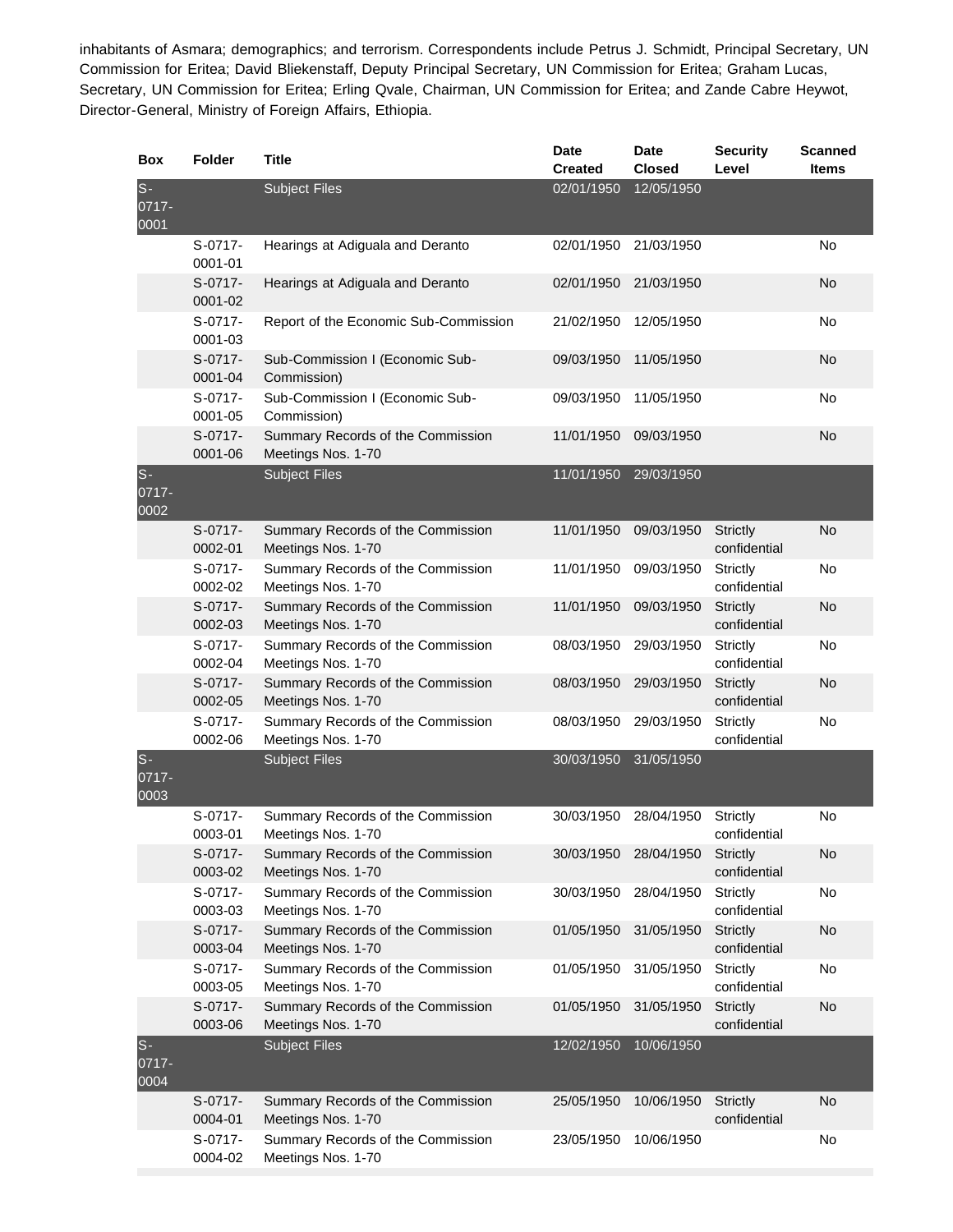| $S-0717-$<br>0004-03 | Summary Records of the Commission<br>Meetings Nos. 1-70                              | 23/05/1950 | 10/06/1950 | Strictly<br>confidential | No |
|----------------------|--------------------------------------------------------------------------------------|------------|------------|--------------------------|----|
| $S-0717-$<br>0004-04 | Working Group I (Programme of Work)                                                  | 12/02/1950 | 13/03/1950 | Strictly<br>confidential | No |
| $S-0717-$<br>0004-05 | Working Group 2 (Questionnaire and Schedule 13/02/1950 10/03/1950<br>of Field Trips) |            |            | Strictly<br>confidential | No |
| S-0717-<br>0004-06   | Working Group 3 (Hearings)                                                           | 20/03/1950 | 05/04/1950 | Strictly<br>confidential | No |

#### **S-0718 Subject Files - Commissioner 1951-1952**

**Scope and Content** 

United Nations Commissioner in Eritea

Series consists of correspondence, meeting notes, notes, reports of conversations, proclamations, petitions, decrees, translations, minutes of meetings, records of meetings, complaints, orders, press clippings, lectures, surveys, tables, extracts, circulars, administrative regulations, lists, and invitations. Subjects include but are not limited to the following: activities of the Constitutional Amendment Commission; constitutional law; constitution of Ethiopia; press involvement; political parties; elections; Italian government; British Administration of Eritea; Eritrean administration; Eritrean assembly; incidents; examinations; amnesty; economic affairs; requisition of property; employment; farmers cooperatives; social problems; Customs Union; internal security; and local law. Correspondents include Dr. A.J. Lucas, Prinicpal Secretary, UN Commission in Eritea; E. Anze Matienzo, UN Commission in Eritea; D.C. Cumming, Chief Administrator, British Administration in Eritea; C.W. Dawson, Director, Eritea Affairs, British Administration in Eritea; Fergus McCleary, Clerk of Assembly, Representative Assembly in Eritea; Emile Giraud, European Office of UN; and Haile Sellassie I, Emperor of Ethiopia.

| <b>Box</b>            | <b>Folder</b>            | <b>Title</b>                                                | <b>Date</b><br><b>Created</b> | <b>Date</b><br><b>Closed</b> | <b>Security</b><br>Level | <b>Scanned</b><br><b>Items</b> |
|-----------------------|--------------------------|-------------------------------------------------------------|-------------------------------|------------------------------|--------------------------|--------------------------------|
| $S-$<br>0718-<br>0001 |                          | Subject Files - Commissioner                                | 25/01/1951                    | 01/09/1952                   |                          |                                |
|                       | $S-0718-$<br>0001-01     | No. 1 C/BEA - Constitutional - British<br>Administration    | 20/02/1952                    | 08/08/1952                   | Strictly<br>confidential | No                             |
|                       | $S-0718-$<br>$0001 - 02$ | No. 2 C/IT - Constitutional - Italian Government 20/03/1952 |                               | 08/08/1952                   |                          | No                             |
|                       | $S-0718-$<br>0001-03     | No. 3 C/ETH - Constitutional - Ethiopian<br>Government      | 28/02/1952                    | 01/09/1952                   |                          | <b>No</b>                      |
|                       | $S-0718-$<br>0001-04     | No. 6 C/OP - Constitutional - Other<br>Correspondence       | 14/02/1952                    | 08/08/1952                   |                          | <b>No</b>                      |
|                       | $S-0718-$<br>$0001 - 05$ | No. 7 ISC - Political and Legal - Internal<br>Security      | 04/06/1952                    | 11/06/1952                   | Strictly<br>confidential | <b>No</b>                      |
|                       | $S-0718-$<br>0001-06     | No. 10 PR - Political and Legal - Press Matters 18/01/1952  |                               | 22/08/1952                   |                          | <b>No</b>                      |
|                       | $S-0718-$<br>0001-07     | No. 13 MES - Political and Legal - Messages                 | 07/02/1952                    | 29/08/1952                   |                          | <b>No</b>                      |
|                       | $S-0718-$<br>$0001 - 08$ | No. 14 ST - Political and Legal - Statements                | 26/02/1952                    | 26/02/1952                   |                          | <b>No</b>                      |
|                       | $S-0718-$<br>0001-09     | No. 15 PET - Political and Legal - Petitions                | 10/12/1951                    | 06/08/1952                   | Strictly<br>confidential | <b>No</b>                      |
|                       | $S-0718-$<br>0001-10     | No. 16 EL - Political and Legal - Elections                 | 13/02/1952                    | 05/04/1952                   |                          | <b>No</b>                      |
|                       | $S-0718-$<br>0001-11     | No. 16 A - Political and Legal - Secondary<br>Elections     | 26/01/1952                    | 22/04/1952                   | Strictly<br>confidential | No                             |
|                       | $S-0718-$                | No. 17 ERA - Political and Legal - Eritrean                 | 26/01/1952                    | 24/07/1952                   | <b>Strictly</b>          | No                             |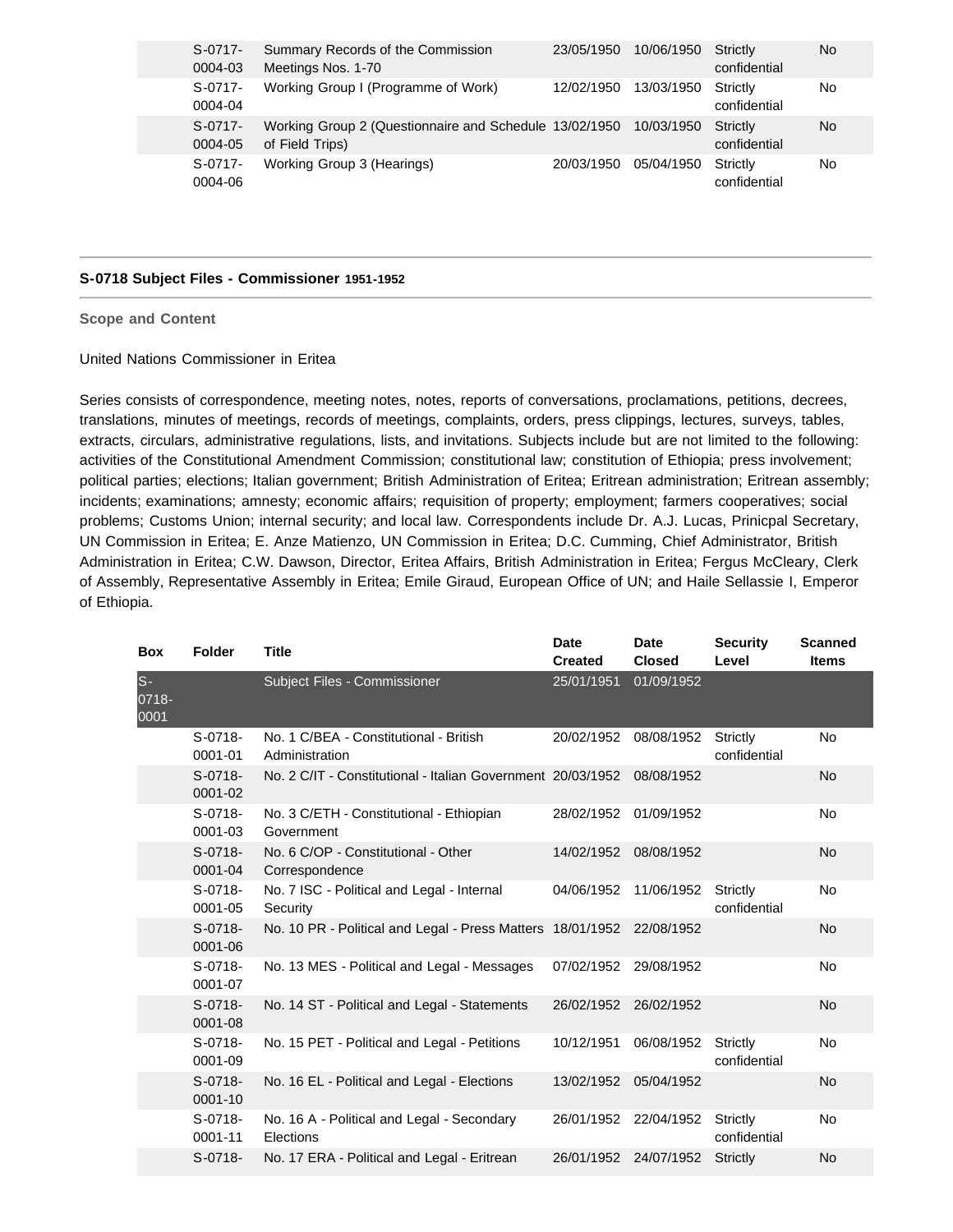|                       | 0001-12              | Administration                                                                                                          |            |            | confidential                    |           |
|-----------------------|----------------------|-------------------------------------------------------------------------------------------------------------------------|------------|------------|---------------------------------|-----------|
|                       | S-0718-<br>0001-13   | No. 19 IVT - Political and Legal - Invitations                                                                          | 07/01/1952 | 08/08/1952 |                                 | No        |
|                       | $S-0718-$<br>0001-14 | No. 21 BAE - Political and Legal - British<br>Administration                                                            | 14/02/1952 | 01/09/1952 | <b>Strictly</b><br>confidential | <b>No</b> |
|                       | S-0718-<br>0001-15   | No. 23 ASM - Political and Legal -<br>Representative Association - Eritrean                                             | 05/01/1952 | 08/08/1952 | <b>Strictly</b><br>confidential | No        |
|                       | $S-0718-$<br>0001-16 | No. 25 MIS - Political and Legal                                                                                        | 29/01/1952 | 07/08/1952 |                                 | No        |
|                       | $S-0718-$<br>0001-17 | No. 1 - 1 - P/BAE.I/1 - Political - British Admin.<br>Eritrea                                                           | 25/01/1951 | 01/12/1951 |                                 | No        |
|                       | S-0718-<br>0001-18   | No. 6 - I - P/PP.I/1 - Political - Political Parties                                                                    | 02/02/1951 | 04/11/1951 |                                 | No        |
|                       | S-0718-<br>0001-19   | No. 7 I - P/SEC.I1 - Political - Internal Security                                                                      | 06/03/1951 | 27/08/1951 |                                 | No        |
|                       | $S-0718-$<br>0001-20 | No. 8 I - P/AM.I/1 - Political - Amnesty                                                                                | 05/03/1951 | 28/07/1951 |                                 | <b>No</b> |
|                       | S-0718-<br>0001-21   | No. 9 I - P/AC.I/1 - Political - Advisory Council                                                                       | 24/02/1951 | 13/04/1951 |                                 | No        |
|                       | $S-0718-$<br>0001-22 | No. 10   P/PR.I/1 - Political - Press                                                                                   | 15/03/1951 | 21/12/1951 |                                 | <b>No</b> |
|                       | S-0718-<br>0001-23   | No. 11 - I - P/SUG. I/1 - 64 - Political -<br>Suggestions Made to Commissioner                                          | 12/03/1951 | 10/10/1951 |                                 | No        |
|                       | $S-0718-$<br>0001-24 | No. 11 - I - P/SUG.I/ 1-64 - Political -<br>Suggestions Made to Commissioner                                            | 12/03/1951 | 10/10/1951 |                                 | No        |
| $S-$<br>0718-<br>0002 |                      | Subject Files - Commissioner                                                                                            | 18/01/1951 | 22/12/1951 |                                 |           |
|                       | $S-0718-$<br>0002-01 | No. 11 - I - P/SUG. I/1 - 64 - Political -<br>Suggestions Made to Commissioner                                          | 12/03/1951 | 10/10/1951 |                                 | No        |
|                       | S-0718-<br>0002-02   | No. 11 - I - P/SUG.I/1-64 - Political Suggesions 12/03/1951<br>Made to Commissioner                                     |            | 10/10/1951 |                                 | No        |
|                       | S-0718-<br>0002-03   | No. 11 - II - P/SUG.II/65 - Political -<br>Suggestions Made to Commissioner                                             | 10/10/1951 | 14/11/1951 |                                 | <b>No</b> |
|                       | S-0718-<br>0002-04   | No. I - 12 - P/PT.I-1 - Provincial Tours                                                                                | 26/04/1951 | 18/09/1951 |                                 | No        |
|                       | S-0718-<br>0002-05   | No. 13 - I - P/MES.I/1 - Political - Messages                                                                           | 18/01/1951 | 22/12/1951 |                                 | No.       |
|                       | S-0718-<br>0002-06   | No. 14 - I - P/ST.I/ 1-55G - Political -<br><b>Statements</b>                                                           | 23/02/1951 | 04/11/1951 |                                 | No        |
|                       | S-0718-<br>0002-07   | Nov. 4 - II - P/ST.II/56 - Political Satements                                                                          | 18/06/1951 | 04/11/1951 |                                 | No        |
|                       | $S-0718-$<br>0002-08 | 15 - I - P/Pet. I/1 - Political Petitions                                                                               | 15/03/1951 | 29/11/1951 |                                 | No        |
|                       | $S-0718-$<br>0002-09 | 16 - I - L/C.I/1 - Legal Constitution                                                                                   | 16/02/1951 | 07/12/1951 |                                 | <b>No</b> |
|                       | S-0718-<br>0002-10   | 18 - I - LC/CON.I /1 - Legal Constitution -<br><b>Consultations - Constitution</b>                                      | 10/03/1951 | 22/09/1951 |                                 | No        |
|                       | $S-0718-$<br>0002-11 | 19 - I - LC/IVT.I/1-103 - Legal Constitution -<br>Invitations                                                           | 13/02/1951 | 24/07/1951 |                                 | <b>No</b> |
| $S-$<br>0718-<br>0003 |                      | Subject Files - Commissioner                                                                                            | 18/02/1951 | 21/08/1952 |                                 |           |
|                       | $S-0718-$<br>0003-01 | No. 19 - II - LC/IVT.II/104 - Legal Constitution - 16/07/1951<br>Invitations                                            |            | 02/11/1951 |                                 | <b>No</b> |
|                       | $S-0718-$<br>0003-02 | No. 20 - I - LC/ASW.I/1-47 - Legal Constitution - 10/07/1951<br>Answers to Commissioners' Questions -<br>Constitutional |            | 10/10/1951 |                                 | No        |
|                       | S-0718-              | 20 - 1- LC/ASW.I/1-47 - Legal Constitution -                                                                            | 10/07/1951 | 10/10/1951 |                                 | <b>No</b> |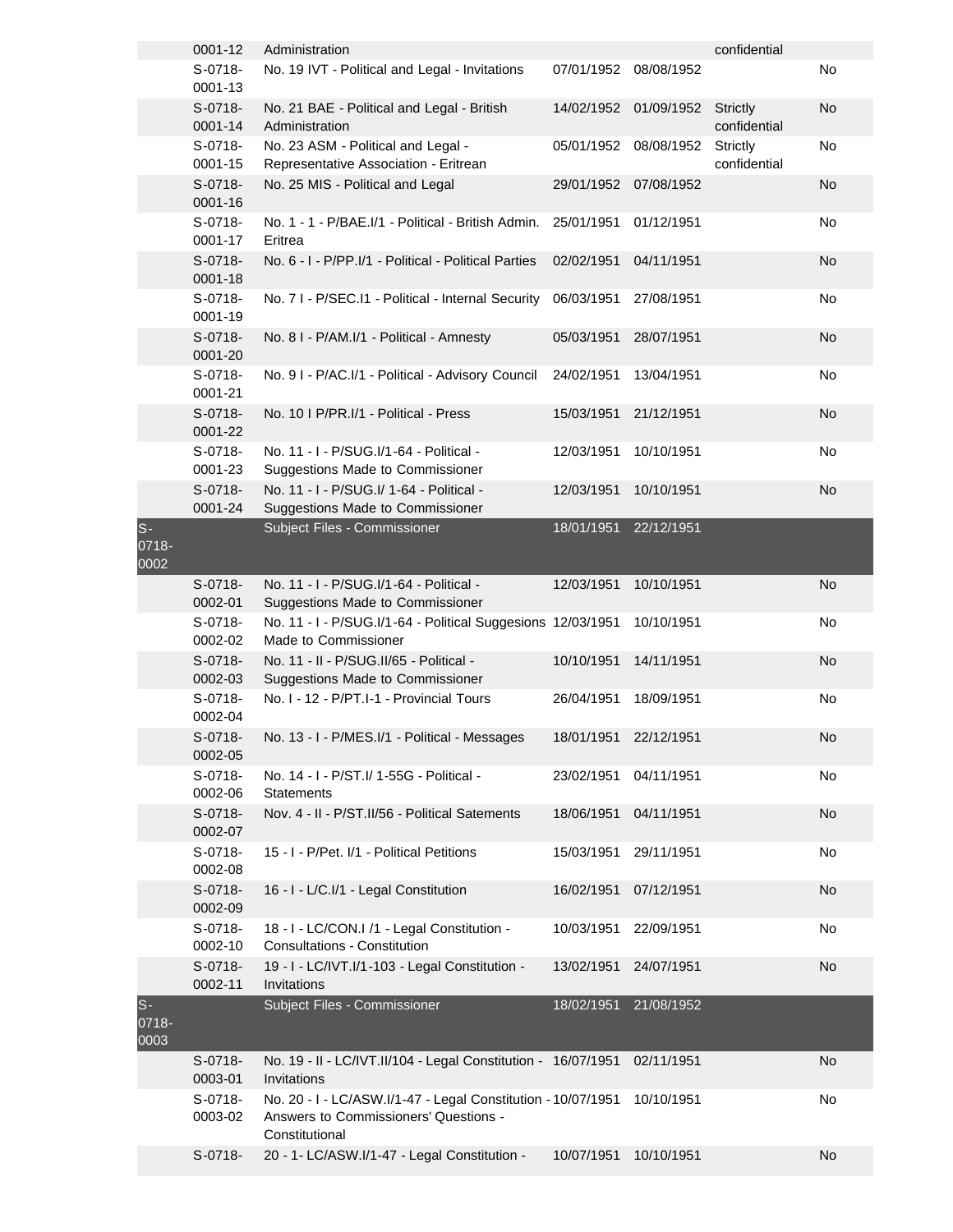|                       | 0003-03              | Answers to Commissioners' Questions -<br>Constitution                                |            |            |                                 |           |
|-----------------------|----------------------|--------------------------------------------------------------------------------------|------------|------------|---------------------------------|-----------|
|                       | S-0718-<br>0003-04   | 20 - II - LC/ASW.II/48 - Legal Constitution -<br>Answers to Commissioners' Questions | 30/10/1951 | 30/10/1951 |                                 | No        |
|                       | S-0718-<br>0003-05   | 21 - I - LC/BAE.I/1 - Legal Constitution - British 01/04/1951<br>Admin. Eritrea      |            | 30/07/1951 |                                 | No        |
|                       | S-0718-<br>0003-06   | No. 22 - I - LC/ETH.I/1 - Legal Constitution -<br>Ethiopia                           | 02/04/1951 | 06/11/1951 |                                 | No        |
|                       | $S-0718-$<br>0003-07 | No. 24 - I - L/LAW.I/1-15 - Legal - Lectures on<br>Law                               | 18/02/1951 | 15/05/1951 |                                 | <b>No</b> |
|                       | $S-0718-$<br>0003-08 | No. 24 - II - L/LAW.II/16 - Legal - Lectures on<br>Law                               | 18/02/1951 | 19/07/1951 |                                 | No        |
|                       | S-0718-<br>0003-09   | No. 25 - I - L/RQ.I/1 - Legal Requisition of<br>Property                             | 21/03/1951 | 17/05/1951 |                                 | No        |
|                       | S-0718-<br>0003-10   | No. 26 ES/EA - Economic and Social -<br>Economic Affairs                             | 18/05/1951 | 15/12/1951 |                                 | No        |
|                       | $S-0718-$<br>0003-11 | No. 26 - I - E/EA.I/1 - Economic and Social -<br><b>Economic Affairs</b>             | 15/12/1951 | 19/08/1952 | Strictly<br>confidential        | No        |
|                       | S-0718-<br>0003-12   | No. 27 ES/CU - Economic and Social - Custom 28/02/1952<br>Union, Problems, etc.      |            | 06/08/1952 |                                 | No        |
|                       | S-0718-<br>0003-13   | No. 27 - I - E/CU.I/1 - Economic and Social -<br><b>Customs Union</b>                | 15/04/1951 | 23/05/1951 |                                 | No        |
|                       | $S-0718-$<br>0003-14 | No. 28 ES/SP - Economic and Social - Social<br>Problems                              | 23/04/1952 | 03/06/1952 |                                 | No        |
|                       | S-0718-<br>0003-15   | No. 28 - I - E/SP.I/1 - Economic and Social -<br>Social Problems                     | 11/03/1951 | 29/10/1951 |                                 | No        |
|                       | S-0718-<br>0003-16   | No. 29 ES/PTY - Economic and Social Property 16/05/1952                              |            | 21/08/1952 | <b>Strictly</b><br>confidential | No        |
|                       | S-0718-<br>0003-17   | No. 29 - I - S/CST.I/1 - Secret File - Constitution 27/03/1951                       |            | 05/11/1951 |                                 | No        |
| $S-$<br>0718-<br>0004 |                      | Subject Files - Commissioner                                                         | 02/01/1951 | 13/12/1951 |                                 |           |
|                       | $S-0718-$<br>0004-01 | No. 29 - I - S/CST.I/1 - Secret File - Constitution 27/03/1951                       |            | 05/11/1951 |                                 | No        |
|                       | S-0718-<br>0004-02   | No. 30 - I - S/SEC.I/1 - Secret File - Internal<br>Security                          | 09/03/1951 | 02/08/1951 |                                 | No        |
|                       | $S-0718-$<br>0004-03 | No. 31 - I - S/CU.I/1 - Secret File - Customs<br>Union                               | 24/04/1951 | 30/07/1951 |                                 | No        |
|                       | S-0718-<br>0004-04   | No. 32 - I - S/EA.I/1 - Secret File - Eritrean<br>Administration                     | 20/03/1951 | 13/11/1951 | Strictly<br>confidential        | No        |
|                       | $S-0718-$<br>0004-05 | No. 33 - I - S/ASB.I/1 - Secret File - Eritrean<br>Assembly                          | 08/06/1951 | 05/11/1951 |                                 | No        |
|                       | $S-0718-$<br>0004-06 | No. 34 - I - Staff. I/1 - Staff File                                                 | 02/01/1951 | 25/05/1951 |                                 | No        |
|                       | $S-0718-$<br>0004-07 | No. 35 - I - ADM.I/1 - Administrative                                                | 02/01/1951 | 13/12/1951 |                                 | No        |

## **S-0719 Correspondence Files - Principal Secretary - Dr. Lucas 1950-1952**

**Scope and Content** 

United Nations Commissioner in Eritea, Office of the Principal Secretary, Dr. Lucas

Series consists of correspondence, memoranda, incoming and outgoing cables, notes, draft constitutions, proclamations, addena, progress reports, press releases, request forms, orders, and diagrams. Subjects include but are not limited to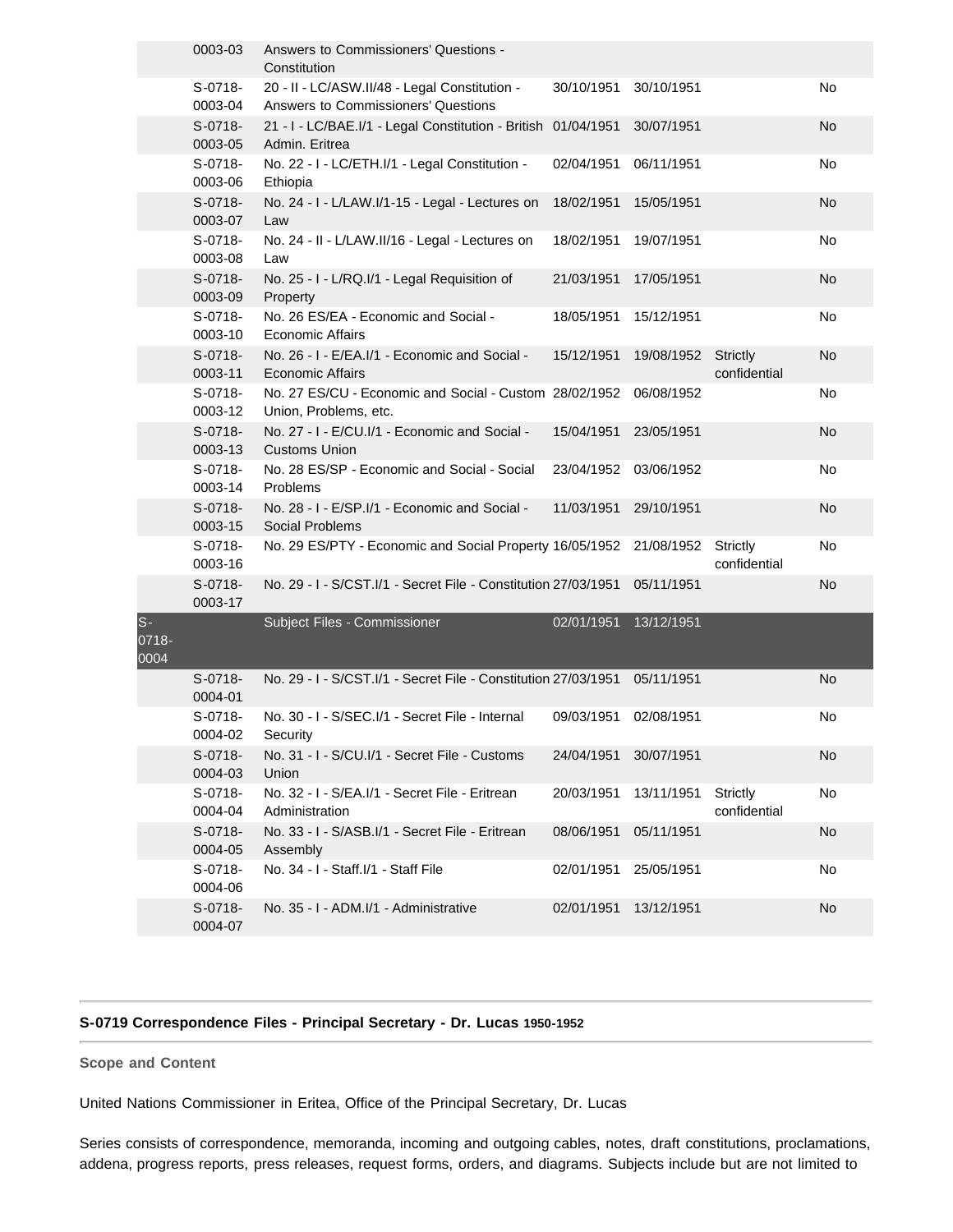the following: administrative staff; consultations; Asssembly seating arrangements; organization of Eritean administration; constitutional matters; and transfer of Italian property. Correspondents include H.E. Eduardo Anze Matienzo, UN Commissioner for Eritea and A.J. Lucas, Principal Secretary, UN Commissioner for Eritea.

| <b>Box</b>             | <b>Folder</b>          | <b>Title</b>                                                              | <b>Date</b><br><b>Created</b> | <b>Date</b><br><b>Closed</b> | <b>Security</b><br>Level | <b>Scanned</b><br><b>Items</b> |
|------------------------|------------------------|---------------------------------------------------------------------------|-------------------------------|------------------------------|--------------------------|--------------------------------|
| $S -$<br>0719-<br>0001 |                        | Correspondence Files - Principal Secretary - Dr. 02/12/1950<br>Lucas      |                               | 30/10/1952                   |                          |                                |
|                        | S-0719-<br>0001-01     | Consultations avec le Gouvernement Ethiopien 10/04/1952                   |                               | 28/04/1952                   |                          | <b>No</b>                      |
|                        | S-0719-<br>$0001 - 02$ | Correspondence - Various                                                  | 01/09/1952                    | 10/10/1952                   |                          | <b>No</b>                      |
|                        | S-0719-<br>0001-03     | Correspondence - Various                                                  | 22/04/1952                    | 14/10/1952                   |                          | <b>No</b>                      |
|                        | S-0719-<br>0001-04     | Correspondence - Various                                                  | 02/12/1950                    | 30/10/1952                   |                          | <b>No</b>                      |
|                        | S-0719-<br>$0001 - 05$ | Inter-Office Memoranda - Administrative and<br>Circulars                  | 15/01/1952                    | 20/03/1952                   |                          | <b>No</b>                      |
|                        | S-0719-<br>0001-06     | Inter-Office Memoranda - Administrative and<br>Circulars                  | 04/01/1952                    | 15/08/1952                   |                          | <b>No</b>                      |
|                        | S-0719-<br>0001-07     | Inter-Office Memoranda - Constitutional Matters 05/02/1952                |                               | 03/05/1952                   |                          | <b>No</b>                      |
|                        | S-0719-<br>0001-08     | Inter-Office Memoranda - Economic and Social 20/12/1951<br><b>Matters</b> |                               | 08/05/1952                   |                          | No                             |
|                        | S-0719-<br>0001-09     | Inter-Office Memoranda - Forwarding of<br><b>Documents</b>                | 15/12/1951                    | 25/04/1952                   |                          | <b>No</b>                      |
|                        | S-0719-<br>0001-10     | Inter-Office Memoranda - Legal Matters                                    | 07/05/1952                    | 07/05/1952                   |                          | <b>No</b>                      |
|                        | S-0719-<br>0001-11     | Inter-Office Memoranda - Personnel,<br>Applications                       | 24/01/1952                    | 24/01/1952                   |                          | <b>No</b>                      |
|                        | S-0719-<br>0001-12     | Inter-Office Memoranda - Political Matters                                | 04/01/1952                    | 01/04/1952                   |                          | No                             |
|                        | S-0719-<br>0001-13     | Inter-Office Memoranda - Press Matters                                    | 21/02/1952                    | 21/02/1952                   |                          | <b>No</b>                      |
|                        | S-0719-<br>0001-14     | Inter-Office Memoranda - Progress Report -<br>1951 (G.A. Doc.)            | 16/11/1951                    | 20/12/1951                   |                          | <b>No</b>                      |

#### **S-0721 Subject Files - Commissioner 1934-1957**

**Scope and Content** 

United Nations Commissioner in Eritea

Series consists of correspondence, memoranda, incoming and outgoing cables, handwritten documents, meeting notes, minutes of meetings, summary records, reports, interviews, drafts, working papers, translations, background papers, tables of contents, appendices, corrigenda, bibliographies, proclamations, statements, constitutions, speeches, observations, recommendations, press clippings, letters of appointment, orders, legal questions, press releases, press conference statements, communiques, circulars, lists, itineraries, diagrams, statistical tables, booklets, and routing slips. Subjects include but are not limited to the following: administration; personnel; protocol; Eritean constitution; Ethiopian constitution; Eritean Representative Assembly; organic laws; electoral laws; elections; Ad Hoc Political Committee of General Assembly; incidents; security situations; Eritean's General Amnesty; British administration; Eritea's budgetary issues; Italian private property; land disputes; religious issues; racial issues; language issues; trade; documentary film projects; consultations; economic and social concerns; foreign policy; Shifta problem; and closing down of mission.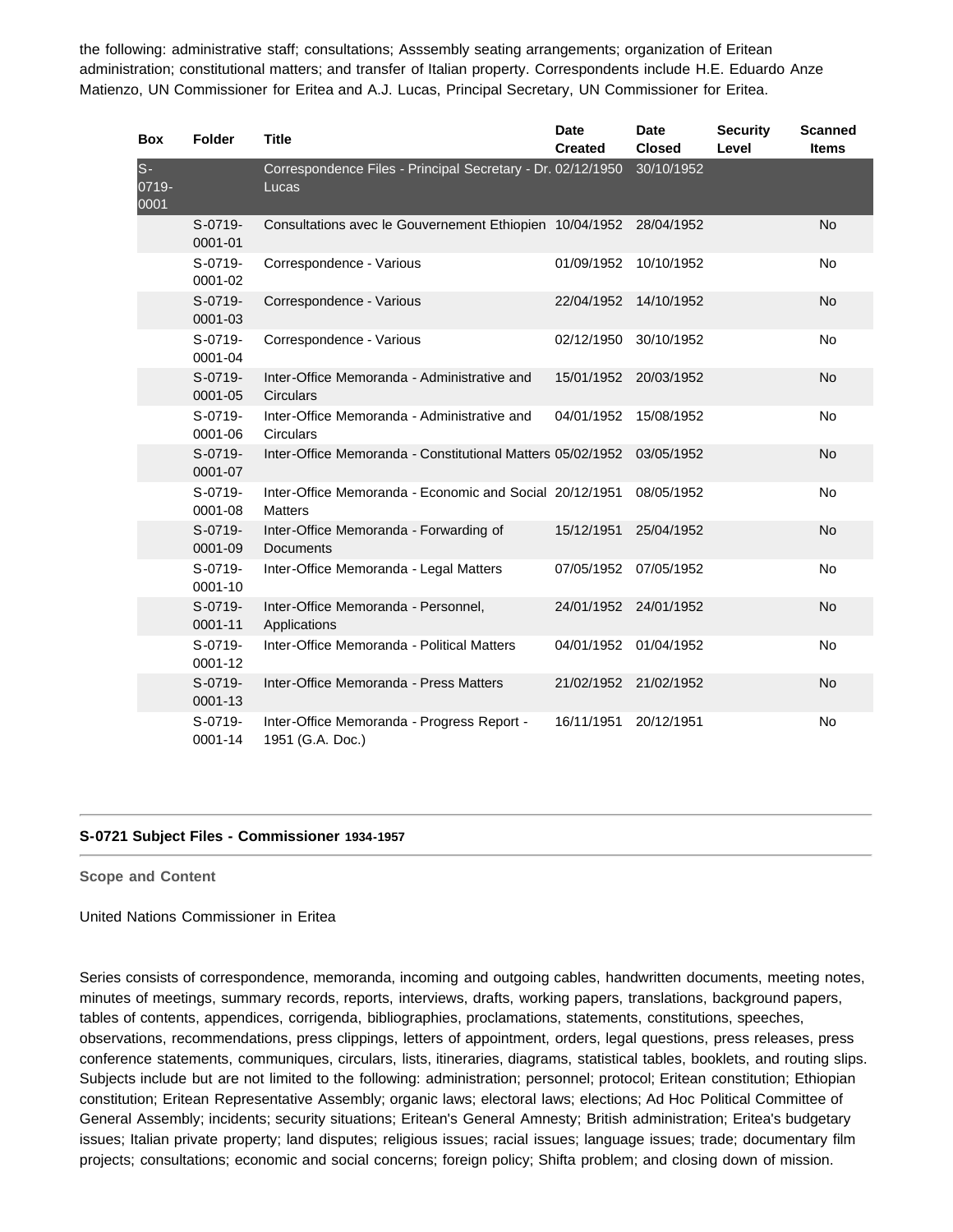Correspondents include Trygve Lie, UN Secretary- General; H.E. Eduardo Anze Matienzo, UN Commissioner for Eritea; Dr. Ranschofer-Wertheimer, Principal Secretary, UN Commission for Eritea; A.J. Lucas, Principal Secretary, UN Commission for Eritea; Philippe L. Poullain, Political Affairs Officer, UN Commissioner for Ertiea; Haile Sellassie I, Emperor of Ethiopia; D. Protitch, Principal Director of Security Council Affairs; Andrew Cordier, Executive Assistant to Security Council; and Tedla Bairu, President, Eritean Representative Assembly.

| <b>Box</b>               | <b>Folder</b>            | <b>Title</b>                                                                                                                                 | <b>Date</b><br><b>Created</b> | <b>Date</b><br><b>Closed</b> | <b>Security</b><br>Level | <b>Scanned</b><br><b>Items</b> |
|--------------------------|--------------------------|----------------------------------------------------------------------------------------------------------------------------------------------|-------------------------------|------------------------------|--------------------------|--------------------------------|
| $S-$<br>0721-<br>0001    |                          | Subject Files - Commissioner                                                                                                                 | 16/03/1949                    | 16/10/1952                   |                          |                                |
|                          | $S-0721-$<br>0001-01     | Administration                                                                                                                               | 16/03/1949                    | 07/09/1951                   |                          | <b>No</b>                      |
|                          | $S-0721-$<br>0001-02     | <b>Administration - Staff</b>                                                                                                                | 16/02/1951                    | 28/01/1952                   |                          | <b>No</b>                      |
|                          | $S-0721-$<br>0001-03     | <b>British Administration</b>                                                                                                                | 08/03/1951                    | 15/09/1952                   |                          | No                             |
|                          | $S-0721-$<br>0001-04     | Cables                                                                                                                                       | 16/08/1951                    | 19/10/1951                   |                          | <b>No</b>                      |
|                          | $S-0721-$<br>0001-05     | Cables                                                                                                                                       | 31/01/1951                    | 16/10/1952                   |                          | No                             |
|                          | S-0721-<br>0001-06       | Cables - Incoming                                                                                                                            | 08/01/1951                    | 08/11/1951                   |                          | <b>No</b>                      |
|                          | S-0721-<br>0001-07       | Cables - Outgoing                                                                                                                            | 20/01/1951                    | 08/11/1951                   |                          | No                             |
|                          | $S-0721-$<br>0001-08     | Confronto Tariffe Dogonali - Ethiopia - Eritrea                                                                                              | 01/01/1950                    | 31/12/1950                   |                          | <b>No</b>                      |
|                          | S-0721-<br>0001-09       | Consultations - British Administration - re: Draft 01/04/1951<br>Constitution                                                                |                               | 18/06/1952                   | Strictly<br>confidential | No                             |
|                          | $S-0721-$<br>$0001 - 10$ | Consultations - Government of Ethiopia (re:<br>Draft Constitution)                                                                           | 02/04/1951                    | 19/12/1951                   | Strictly<br>confidential | <b>No</b>                      |
|                          | $S-0721-$<br>0001-11     | Consultations - Government of Ethiopia (re:<br>Draft Constitution)                                                                           | 02/04/1951                    | 19/12/1951                   | Strictly<br>confidential | No                             |
|                          | $S-0721-$<br>0001-12     | Consultations - Government of Ethiopia (re:<br>Draft Constitution)                                                                           | 02/01/1952                    | 28/04/1952                   | Strictly<br>confidential | No                             |
|                          | $S-0721-$<br>0001-13     | Consultations - Inhabitants of Eritrea -<br>(Administrative Arrangements, Communications<br>Received)                                        | 11/11/1949                    | 06/12/1949                   |                          | No                             |
| $S-$<br>$0721 -$<br>0002 |                          | Subject Files - Commissioner                                                                                                                 | 09/02/1951                    | 10/10/1952                   |                          |                                |
|                          | $S-0721-$<br>0002-01     | Consultations - Inhabitants of Eritrea -<br>(Adminstrative Arrangements, Communications<br>Received)                                         | 21/06/1951                    | 02/10/1951                   |                          | No                             |
|                          | $S-0721-$<br>0002-02     | Consultations - Inhabitants of Eritrea -<br>(Administrative Arrangements, Communications<br>Received)                                        | 10/07/1951                    | 20/09/1951                   | Strictly<br>confidential | No                             |
|                          | $S-0721-$<br>0002-03     | Consultations - Notes on Preliminary (Informal) 14/02/1951<br>Conversations with Leaders of Political Parties,<br><b>Foreign Communities</b> |                               | 08/03/1951                   |                          | No                             |
|                          | S-0721-<br>0002-04       | Consultations - Records of Consultations with<br>the Inhabitants of Eritrea                                                                  | 16/07/1951                    | 12/10/1951                   | Strictly<br>confidential | No                             |
|                          | $S-0721-$<br>0002-05     | Consultations - Records of Consultations with<br>the Inhabitants of Eritrea                                                                  | 16/07/1951                    | 12/10/1951                   | Strictly<br>confidential | No                             |
|                          | $S-0721-$<br>0002-06     | Consultations - Records of Consultations with<br>the Inhabitants of Eritrea                                                                  | 16/07/1951                    | 12/10/1951                   |                          | No                             |
|                          | S-0721-<br>0002-07       | Consultations - Records of Meetings with<br>Representatives of Local Groups Held in the<br>Commissioner's Office (Informal)                  | 17/05/1951                    | 05/06/1951                   |                          | No                             |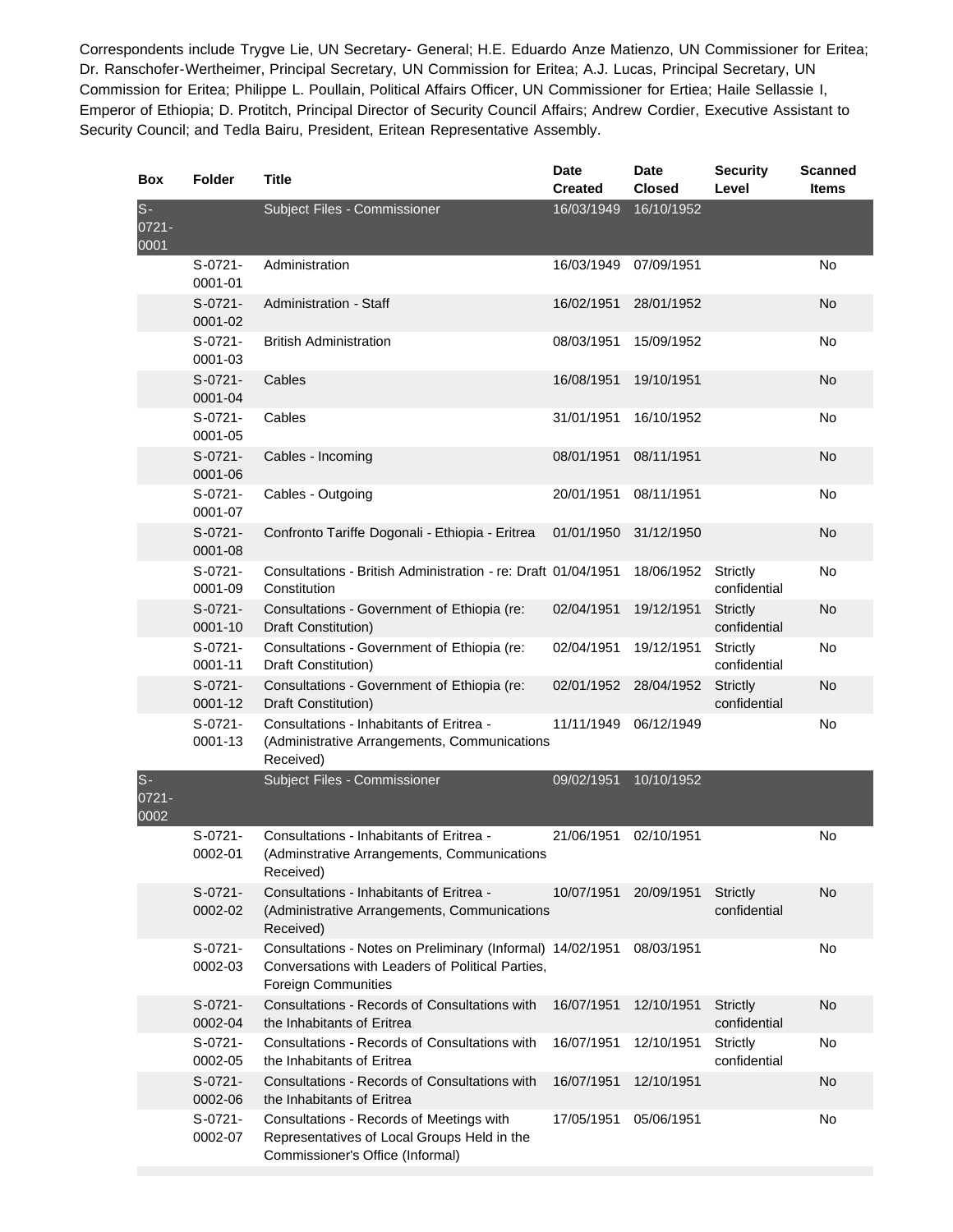|                        | $S-0721-$<br>0002-08 | Correspondence                                                                          | 29/02/1952 05/09/1952 |            | <b>No</b> |
|------------------------|----------------------|-----------------------------------------------------------------------------------------|-----------------------|------------|-----------|
|                        | $S-0721-$<br>0002-09 | Correspondence and Cables Exchanged<br>between Asmara and the Commissioner in<br>Geneva | 13/11/1951            | 23/02/1952 | No        |
|                        | $S-0721-$<br>0002-10 | Correspondence and Local                                                                | 09/02/1951            | 05/11/1951 | <b>No</b> |
|                        | $S-0721-$<br>0002-11 | Correspondence and Local                                                                | 06/02/1952            | 10/10/1952 | No        |
| $S -$<br>0721-<br>0003 |                      | Subject Files - Commissioner                                                            | 22/03/1950            | 10/10/1952 |           |
|                        | $S-0721-$<br>0003-01 | Correspondence - Pending                                                                | 25/08/1952            | 26/09/1952 | <b>No</b> |
|                        | $S-0721-$<br>0003-02 | Correspondence - Representative Assembly of 01/04/1952<br>Eritrea                       |                       | 10/10/1952 | No        |
|                        | $S-0721-$<br>0003-03 | Correspondence - United Nations                                                         | 18/01/1951            | 08/10/1952 | No        |
|                        | $S-0721-$<br>0003-04 | Correspondence with the Government of<br>Ethiopia                                       | 30/10/1950            | 16/09/1952 | <b>No</b> |
|                        | $S-0721-$<br>0003-05 | Eritrea - Commissioner's Working Files - 1 -<br>Constitution                            | 02/12/1950            | 05/11/1951 | No        |
|                        | $S-0721-$<br>0003-06 | Eritrea - Commissioner's Working Files - 1 -<br>Constitution                            | 02/12/1950            | 05/11/1951 | <b>No</b> |
|                        | $S-0721-$<br>0003-07 | Eritrea - Commissioner's Working Files - 1 -<br>Constitution                            | 02/12/1950            | 05/11/1951 | No        |
|                        | $S-0721-$<br>0003-08 | Eritrea - Commissioner's Working Files - 2 -<br>Political                               | 13/02/1951            | 17/10/1951 | No        |
|                        | $S-0721-$<br>0003-09 | Eritrea - Commissioner's Working Files - 2 -<br>Political                               | 13/02/1951            | 17/10/1951 | <b>No</b> |
|                        | $S-0721-$<br>0003-10 | Eritrea - Commissioner's Working Files - 2 -<br>Political                               | 13/02/1951            | 17/10/1951 | <b>No</b> |
|                        | $S-0721-$<br>0003-11 | Eritrea - Commissioner's Working Files - 3 -<br>Legal                                   | 25/04/1951            | 28/06/1951 | No        |
|                        | S-0721-<br>0003-12   | Eritrea - Commissioner's Working Files - 4 -<br><b>Economic and Social</b>              | 22/03/1950            | 17/05/1951 | <b>No</b> |
| $S-$<br>0721-<br>0004  |                      | Subject Files - Commissioner                                                            | 30/07/1946            | 12/07/1957 |           |
|                        | $S-0721-$<br>0004-01 | Eritrea - Commissioner's Working Files - 5 -<br>Administrative and Financial            | 26/01/1951            | 30/10/1951 | <b>No</b> |
|                        | $S-0721-$<br>0004-02 | Eritrea - Commissioner's Working Files - 6 -<br>Press                                   | 26/02/1951            | 16/08/1951 | No        |
|                        | $S-0721-$<br>0004-03 | Eritrea - Commissioner's Working Files - 7 -<br>Diplomatic - Foreign Governments        | 24/02/1951            | 02/04/1951 | <b>No</b> |
|                        | $S-0721-$<br>0004-04 | Eritrea - Commissioner's Working Files - 8 -<br>Draft Interim Report                    | 12/07/1951            | 05/09/1951 | No        |
|                        | $S-0721-$<br>0004-05 | Eritrea Background Papers                                                               | 30/07/1946            | 12/07/1957 | <b>No</b> |
|                        | $S-0721-$<br>0004-06 | Eritrea Memoranda Prepared by the Political<br><b>Officers and Advisors</b>             | 01/12/1950            | 25/04/1952 | No        |
|                        | $S-0721-$<br>0004-07 | Eritrean Assembly - Committee -<br><b>Commissioner's Statement</b>                      | 03/06/1952            | 16/06/1952 | No        |
|                        | $S-0721-$<br>0004-08 | Eritrean Assembly - Elections, Convocation                                              | 08/09/1951            | 12/05/1952 | No        |
|                        | $S-0721-$<br>0004-09 | Eritrean Assembly - Information Officer's<br>Summaries of Assembly Proceedings          | 12/05/1952            | 11/07/1952 | <b>No</b> |
|                        | $S-0721-$<br>0004-10 | Eritrean Assembly - Official Assembly Minutes 14/05/1952                                |                       | 10/09/1952 | No        |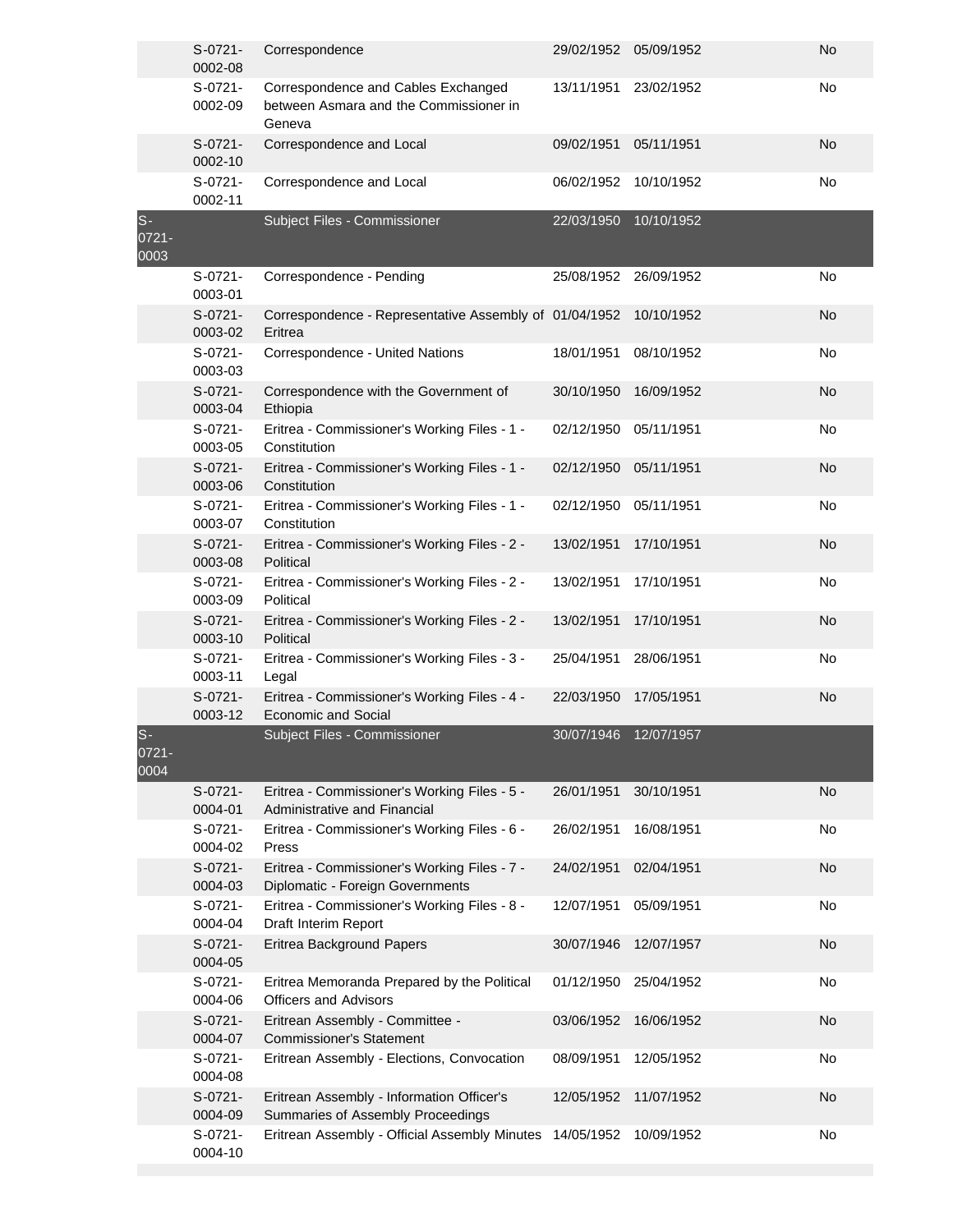|                           | $S-0721-$<br>0004-11 | Eritrean - Assembly - Records of Meetings of<br>Eritrean Assembly                                | 06/06/1952 | 18/07/1952 | No        |
|---------------------------|----------------------|--------------------------------------------------------------------------------------------------|------------|------------|-----------|
|                           | S-0721-<br>0004-12   | Eritrean - Assembly - Records of Meetings of<br>Eritrean Assembly                                | 06/06/1952 | 18/07/1952 | No        |
| $S -$<br>$0721 -$<br>0005 |                      | Subject Files - Commissioner                                                                     | 02/12/1950 | 10/07/1953 |           |
|                           | $S-0721-$<br>0005-01 | Eritrean Assembly - Working Papers                                                               | 01/04/1952 | 04/06/1952 | No        |
|                           | $S-0721-$<br>0005-02 | Eritrean Budget                                                                                  | 01/01/1951 | 10/07/1953 | <b>No</b> |
|                           | $S-0721-$<br>0005-03 | Eritrean Chambers of Commerce                                                                    | 28/08/1951 | 22/05/1952 | No        |
|                           | $S-0721-$<br>0005-04 | Eritrean Constitution - Approval and Ratification 02/12/1950<br>and Federal Act                  |            | 15/09/1952 | No        |
|                           | $S-0721-$<br>0005-05 | Eritrean Constitution - Comments of Articles of 01/01/1951<br>Constitution                       |            | 31/12/1951 | No        |
|                           | S-0721-<br>0005-06   | Eritrean Constitution - Comments on Articles of 01/01/1951<br>Constitution                       |            | 31/12/1951 | No        |
|                           | $S-0721-$<br>0005-07 | Eritrean Constitution - Comments on Articles of 01/01/1951<br>Constition [file contents missing] |            | 31/12/1951 | No        |
| $S-$<br>0721-<br>0006     |                      | Subject Files - Commissioner                                                                     | 15/03/1951 | 13/11/1952 |           |
|                           | $S-0721-$<br>0006-01 | Eritrean Constitution - Draft Clauses - Geneva 15/03/1951                                        |            | 26/06/1951 | No        |
|                           | S-0721-<br>0006-02   | Eritrean Constitution - Draft Clauses - Geneva 15/03/1951                                        |            | 26/06/1951 | <b>No</b> |
|                           | $S-0721-$<br>0006-03 | Eritrean Constitution - Draft Clauses - Geneva 24/03/1952                                        |            | 24/03/1952 | No        |
|                           | S-0721-<br>0006-04   | Eritrean Constitution - Draft Clauses - Geneva                                                   | 08/01/1952 | 21/02/1952 | No        |
|                           | S-0721-<br>0006-05   | Eritrean Constitution - Draft Clauses - Geneva                                                   | 08/01/1952 | 21/02/1952 | No        |
|                           | $S-0721-$<br>0006-06 | Eritrean Constitution - Draft Clauses - Geneva 03/12/1951                                        |            | 11/12/1951 | <b>No</b> |
|                           | $S-0721-$<br>0006-07 | Eritrean Constitution - Drafts - Various                                                         | 26/02/1952 | 13/11/1952 | No        |
|                           | $S-0721-$<br>0006-08 | Eritrean Constitution - Drafts (Various)                                                         | 26/02/1952 | 13/11/1952 | No        |
|                           | $S-0721-$<br>0006-09 | Eritrean Constitution - Drafts (Various)                                                         | 26/02/1952 | 13/11/1952 | No        |
|                           | S-0721-<br>0006-10   | Eritrean Constitution - Drafts - Various                                                         | 26/02/1952 | 13/11/1952 | No        |
| $S-$<br>0721-<br>0007     |                      | Subject Files - Commissioner                                                                     | 01/06/1950 | 31/12/1952 |           |
|                           | $S-0721-$<br>0007-01 | Eritrean Constitution - Group of Working Files<br>on French - Constitution                       | 01/01/1952 | 31/12/1952 | No        |
|                           | S-0721-<br>0007-02   | Eritrean Constitution - Group of Working Files<br>in French - Constitution                       | 18/02/1952 | 23/02/1952 | No        |
|                           | S-0721-<br>0007-03   | Eritrean Constitution - Memoranda, Drafts,<br>Backgrounds - Constitution                         | 23/02/1952 | 29/09/1952 | No        |
|                           | S-0721-<br>0007-04   | Eritrean Constitution - Group of Working Files<br>in French - Constitution                       | 23/02/1952 | 23/02/1952 | No        |
|                           | $S-0721-$<br>0007-05 | Eritrean Constitution - Group of Working Files<br>in French - Constitution                       | 10/01/1952 | 18/06/1952 | No        |
|                           | S-0721-<br>0007-06   | Eritrean Constitution - Group of Working Files<br>in French - Constitution                       | 23/11/1951 | 17/12/1951 | No        |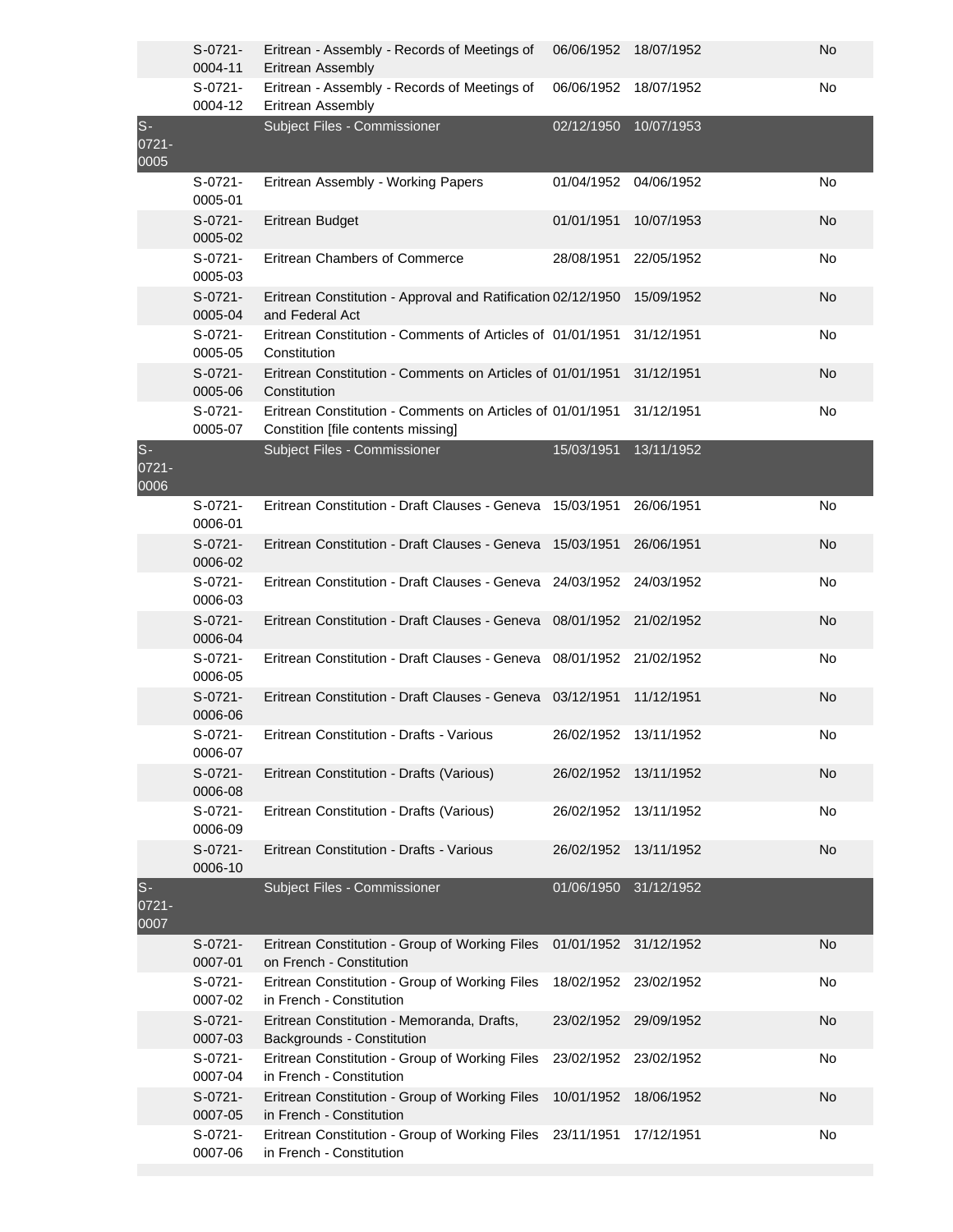|                        | $S-0721-$<br>0007-07 | Eritrean Constitution - Group of Working Files<br>in French                                                                                   | 17/11/1951 | 17/11/1951 |                          | No |
|------------------------|----------------------|-----------------------------------------------------------------------------------------------------------------------------------------------|------------|------------|--------------------------|----|
|                        | S-0721-<br>0007-08   | Eritrean Constitution - Group of Working Files<br>in French - Constitution                                                                    | 07/10/1951 | 07/10/1951 |                          | No |
|                        | $S-0721-$<br>0007-09 | Eritrean Constitution - Group of Working Files<br>in French - Constitution                                                                    | 07/09/1951 | 07/09/1951 |                          | No |
|                        | $S-0721-$<br>0007-10 | Eritrean Constitution - Memoranda, Drafts,<br>Background Papers - Constitution                                                                | 30/04/1951 | 10/07/1952 |                          | No |
|                        | $S-0721-$<br>0007-11 | Eritrean Constitution - Memoranda, Drafts,<br>Background Papers - Constitution                                                                | 30/04/1951 | 10/07/1952 |                          | No |
|                        | $S-0721-$<br>0007-12 | Eritrean Constitution - Prepared by the United<br>Nations Commissioner in Accordance with the<br>Provisions of Article 12, GA Res. 2 Dec. '50 | 02/12/1950 | 08/08/1952 |                          | No |
|                        | $S-0721-$<br>0007-13 | Eritrea - Shifta and General Amnesty -<br>Postponement of Consultations                                                                       | 20/04/1951 | 30/10/1951 |                          | No |
|                        | S-0721-<br>0007-14   | Eritrea - Shifta Question (Memoranda)                                                                                                         | 01/06/1950 | 01/11/1951 |                          | No |
| $S -$<br>0721-<br>0008 |                      | Subject Files - Commissioner                                                                                                                  | 01/01/1951 | 05/11/1952 |                          |    |
|                        | $S-0721-$<br>0008-01 | Forgeign Policy - Politique Etrangere - Booklet 05/11/1952 05/11/1952<br>from the Centre d'Etudes de Politique<br>Entrangere, Paris           |            |            |                          | No |
|                        | S-0721-<br>0008-02   | Importazione - Esportazione - Transito -<br>Allegato A                                                                                        | 01/01/1951 | 31/12/1951 |                          | No |
|                        | S-0721-<br>0008-03   | Law on the Administration of Justice                                                                                                          | 01/07/1952 | 16/07/1952 | Strictly<br>confidential | No |
|                        | $S-0721-$<br>0008-04 | Law on the Administration of Justice -<br>Composition and Organization of the Advisory<br><b>Council Eritrea</b>                              | 01/09/1952 | 10/09/1952 |                          | No |
|                        | S-0721-<br>0008-05   | Law on the Administration of Justice - Local<br>Government                                                                                    | 26/03/1952 | 24/06/1952 |                          | No |
|                        | $S-0721-$<br>0008-06 | Law on the Administration of Justice -<br>Providing for an Auditor General                                                                    | 16/06/1952 | 03/09/1952 |                          | No |
|                        | S-0721-<br>0008-07   | Law on the Administration of Justice - to<br>Prescribe the Numbers and Functions of<br>Secretaries of Executive Departments                   | 18/06/1952 | 02/09/1952 | Strictly<br>confidential | No |
|                        | S-0721-<br>0008-08   | Organic Law                                                                                                                                   | 11/08/1952 | 11/08/1952 | Strictly<br>confidential | No |
|                        | $S-0721-$<br>0008-09 | Organic Law - Budget Law                                                                                                                      | 09/05/1952 | 08/09/1952 |                          | No |
|                        | $S-0721-$<br>0008-10 | Organic Laws - Civil Service Act                                                                                                              | 16/09/1952 | 16/09/1952 |                          | No |
|                        | $S-0721-$<br>0008-11 | Organic Law - Correspondence and<br>Memoranda                                                                                                 | 07/04/1952 | 16/09/1952 | Strictly<br>confidential | No |
|                        | S-0721-<br>0008-12   | Organic Law - Dates of the Sessions of the<br>Assembly                                                                                        | 04/06/1952 | 16/07/1952 |                          | No |
|                        | S-0721-<br>0008-13   | Organic Law - Draft Law and Proclamation on<br>Administration of Justice                                                                      | 01/01/1952 | 30/09/1952 |                          | No |
|                        | $S-0721-$<br>0008-14 | Organic Law - Draft Law and Proclamation or<br>Administrative Justice                                                                         | 01/01/1952 | 30/09/1952 |                          | No |
|                        | S-0721-<br>0008-15   | Organic Law - Draft Organic Law<br>Communicated to BAE by United Nations<br><b>Commissioner - First Drafts</b>                                | 13/06/1952 | 01/07/1952 |                          | No |
|                        | S-0721-<br>0008-16   | Organic Law - Electoral Law                                                                                                                   | 22/08/1952 | 12/09/1952 | Strictly<br>confidential | No |
|                        | S-0721-<br>0008-17   | Organic Law - Executive Committee -<br>Assembly                                                                                               | 01/01/1952 | 02/09/1952 |                          | No |
|                        | $S-0721-$            | Organic Laws - Renumeration of the Members 16/06/1952                                                                                         |            | 16/07/1952 |                          | No |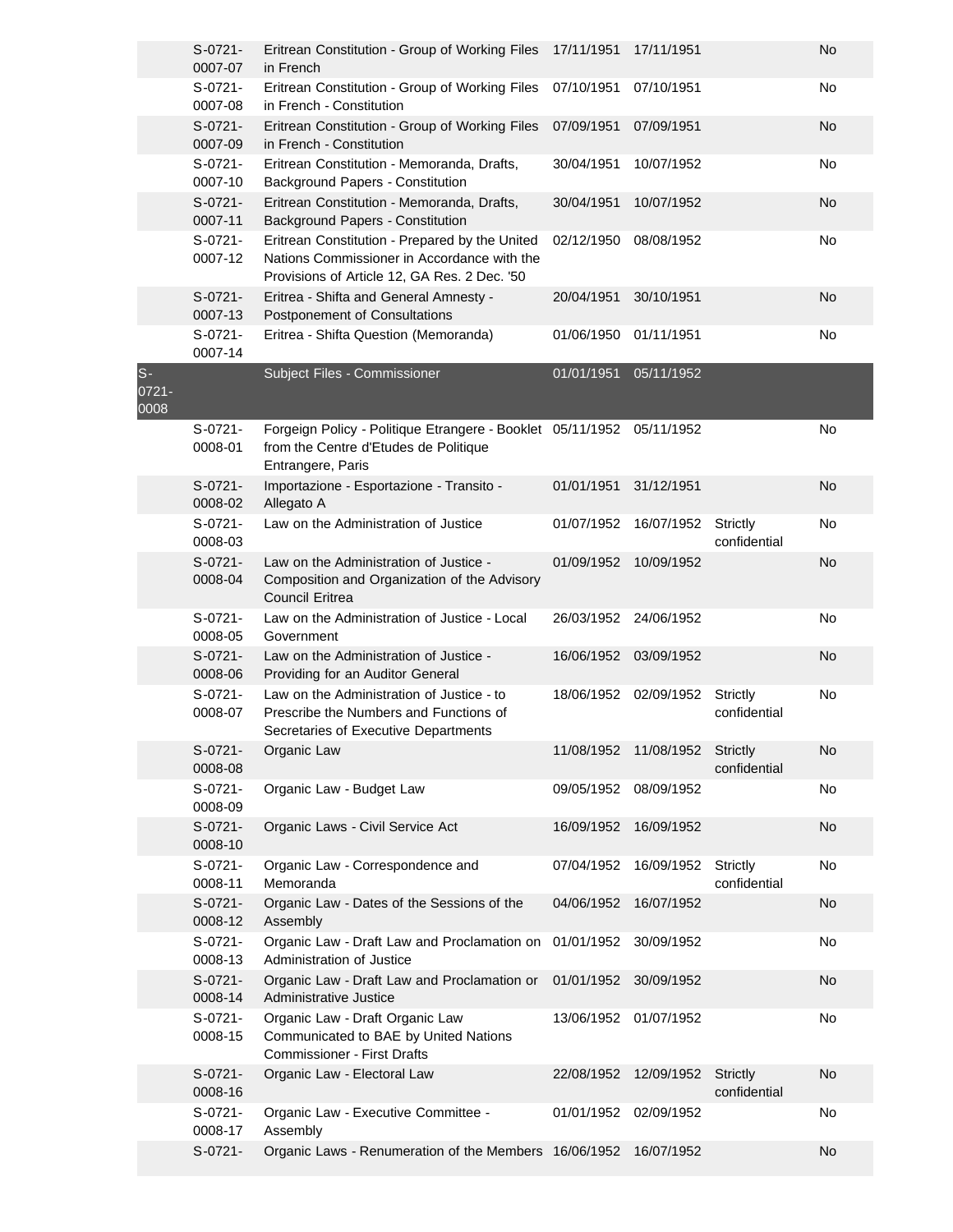|                        | 0008-18              | of the Assembly                                                                                                             |            |            |                          |    |
|------------------------|----------------------|-----------------------------------------------------------------------------------------------------------------------------|------------|------------|--------------------------|----|
|                        | S-0721-<br>0008-19   | Panel of Legal Experts - Correspondence and 24/11/1951<br>Cables - Geneva                                                   |            | 23/02/1952 |                          | No |
| $S -$<br>0721-<br>0009 |                      | Subject Files - Commissioner                                                                                                | 01/06/1934 | 08/10/1952 |                          |    |
|                        | $S-0721-$<br>0009-01 | Panel of Legal Experts - Reports and<br><b>Comments Thereon</b>                                                             | 17/02/1952 | 05/05/1952 | Strictly<br>confidential | No |
|                        | $S-0721-$<br>0009-02 | Panel of Legal Experts - Various Memoranda                                                                                  | 27/04/1951 | 17/06/1952 |                          | No |
|                        | $S-0721-$<br>0009-03 | Press - Clippings                                                                                                           | 16/12/1950 | 13/09/1952 |                          | No |
|                        | $S-0721-$<br>0009-04 | <b>Press Comments</b>                                                                                                       | 26/02/1951 | 10/06/1951 |                          | No |
|                        | $S-0721-$<br>0009-05 | <b>Press Conferences</b>                                                                                                    | 30/03/1951 | 26/02/1952 |                          | No |
|                        | $S-0721-$<br>0009-06 | <b>Press Conferences</b>                                                                                                    | 10/02/1951 | 14/08/1952 |                          | No |
|                        | $S-0721-$<br>0009-07 | Press Releases - Asmara                                                                                                     | 13/02/1951 | 04/09/1952 |                          | No |
|                        | $S-0721-$<br>0009-08 | Press Releases - Geneva Eritrea and<br><b>Recorded Talks</b>                                                                | 22/04/1952 | 08/10/1952 |                          | No |
|                        | $S-0721-$<br>0009-09 | Provincial Tours - Preliminary - Feb. - May -<br>Background                                                                 | 16/03/1951 | 17/05/1951 |                          | No |
|                        | $S-0721-$<br>0009-10 | Provincial Tours - Preliminary - Feb. - May -<br>Background                                                                 | 26/02/1951 | 04/05/1951 |                          | No |
|                        | S-0721-<br>0009-11   | Provincial Tours - Preliminary - Reports - Maps 01/06/1934                                                                  |            | 17/05/1951 |                          | No |
| $S-$<br>0721-<br>0010  |                      | Subject Files - Commissioner                                                                                                | 28/02/1941 | 16/09/1952 |                          |    |
|                        | $S-0721-$<br>0010-01 | Reports - Interim Report - Preliminary Drafts                                                                               | 23/08/1951 | 16/10/1951 |                          | No |
|                        | $S-0721-$<br>0010-02 | Reports - Projet de Rapport du Commissionaire 28/02/1941<br>des Nations Unies en Erythree - in English                      |            | 16/09/1952 |                          | No |
|                        | S-0721-<br>0010-03   | Reports - Projet de Rapport du Commissionaire 16/09/1952<br>des Nations Unies en Erythree - in French                       |            | 16/09/1952 |                          | No |
|                        | S-0721-<br>0010-04   | Reports - Project de Rapport du<br>Commissionaire des Nations Unies en Erythree<br>- in French                              | 16/09/1952 | 16/09/1952 |                          | No |
|                        | S-0721-<br>0010-05   | Reports - Report of the United Nations Mission 01/10/1950<br>of Technical Assistance to Bolivia                             |            | 31/10/1950 |                          | No |
| $S-$<br>0721-<br>0011  |                      | Subject Files - Commissioner                                                                                                | 01/01/1950 | 16/10/1952 |                          |    |
|                        | $S-0721-$<br>0011-01 | Reports - Report of the United Nations Mission 01/01/1951<br>of Technical Assistance to Bolivia                             |            | 31/12/1951 |                          | No |
|                        | $S-0721-$<br>0011-02 | Scheme - Preliminary - of Suggestions for an<br><b>Efficient Sanitary Organization of Welfare</b><br>Social Type in Eritrea | 01/01/1950 | 31/12/1950 |                          | No |
|                        | S-0721-<br>0011-03   | Spanish Drafts - Mr. Anze Matienzo                                                                                          | 06/03/1952 | 22/04/1952 |                          | No |
|                        | $S-0721-$<br>0011-04 | Spanish Drafts - Mr. Anze Matienzo                                                                                          | 06/03/1952 | 22/04/1952 |                          | No |
|                        | $S-0721-$<br>0011-05 | Speeches - Copies - Mr. Anze Matienzo                                                                                       | 16/01/1951 | 16/10/1952 |                          | No |
|                        | $S-0721-$<br>0011-06 | Speech to General Assembly                                                                                                  | 29/09/1952 | 29/09/1952 |                          | No |
|                        | $S-0721-$            | Transfer of Powers - Division of Services -                                                                                 | 18/12/1951 | 19/08/1952 | Strictly                 | No |